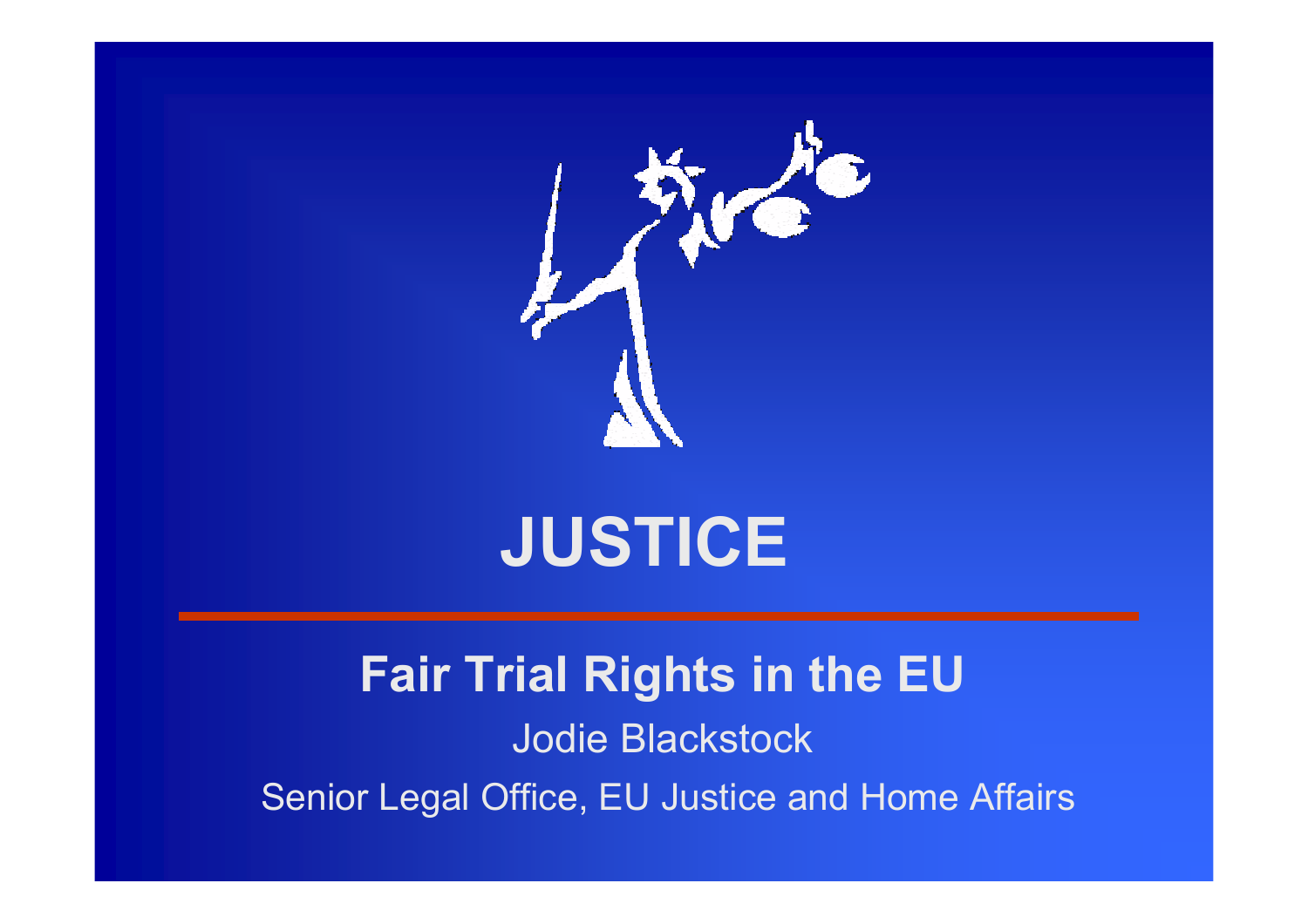# **Treaty on the European** Union

*"Without prejudice to the powers of the European Community, the Union's objective shall be to provide citizens with a high level of safety within an area of freedom, security and justice by developing common action between the Member States in the fields of police and judicial cooperation in criminal matters and by preventing and combating racism and xenophobia"* Article 29 TEU

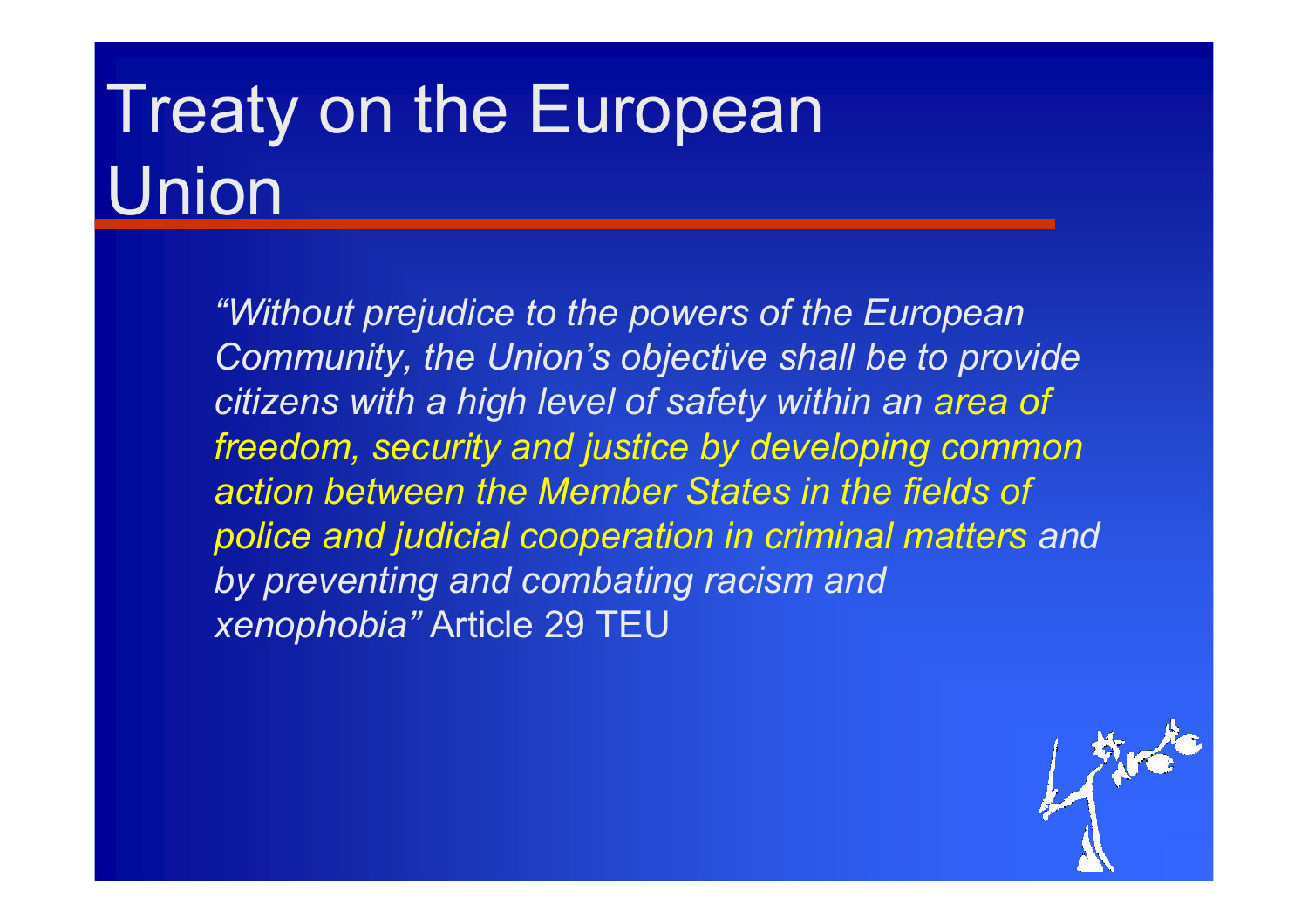### Judicial Cooperation

#### Conclusions of the European Council, Tampere 1999

The areas where mutual recognition would be effective:

- Abolition of the formal extradition procedure, replaced by a fast track transfer system
- Pre-trial seizure of evidence and assets
- Evidence lawfully obtained in one Member State admissible in other Member States
- Common minimum standards necessary to facilitate the application of MR in accordance with the fundamental principles of the MS (para 35)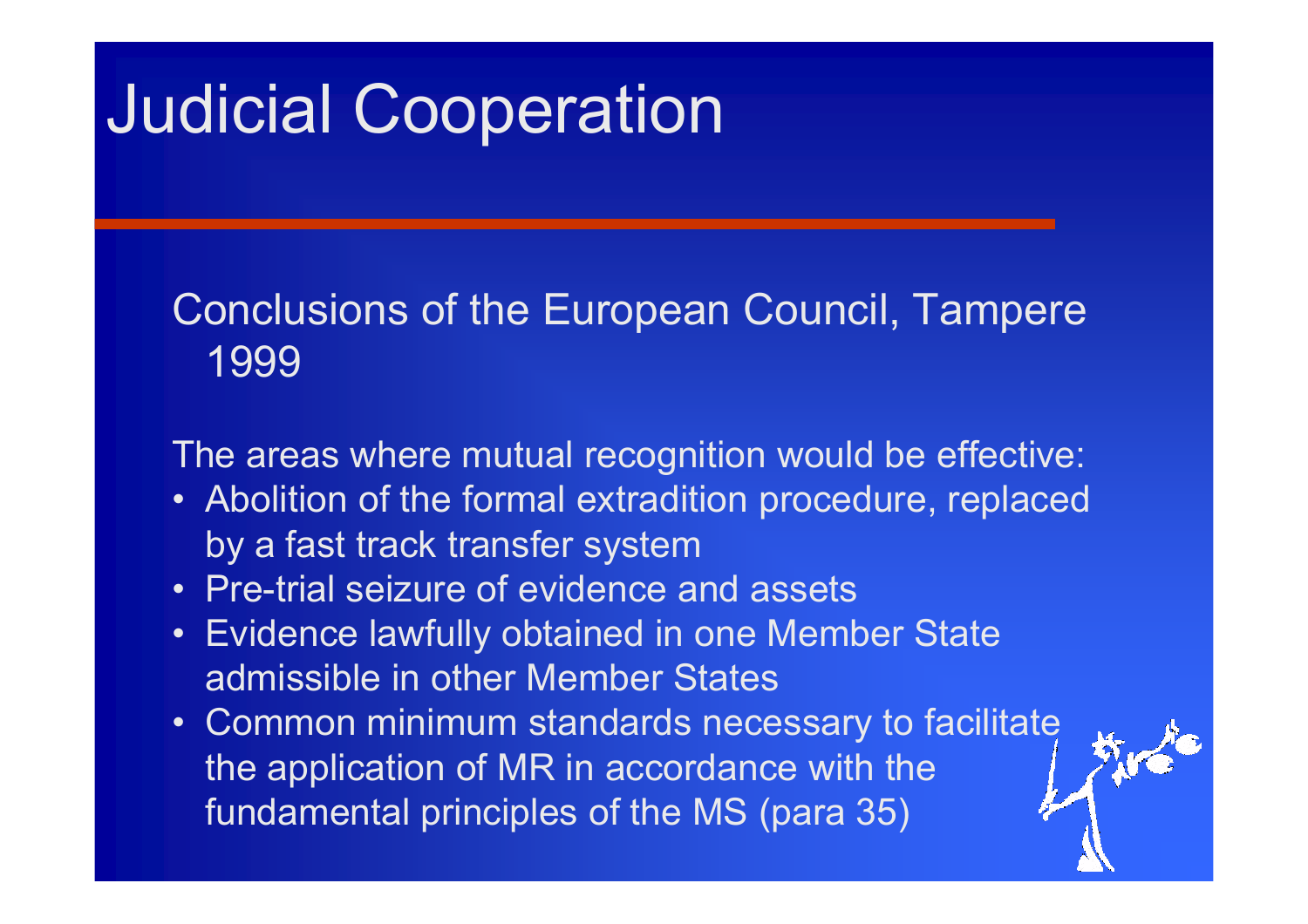## 2000 – 2010 Instruments Under the Hague Programme

Judicial cooperation in criminal matters:

- **1. European arrest warrant** OJ L 190, 18.07.2002,
	- p. 1 implemented
- **2. Freezing of assets** OJ L 196, 02.08.2003, 045
	- implemented
- **3. Financial penalties** OJ L 076, 22.03.2005, p. 16
	- implemented
- **4. Exchange of information extracted from the criminal record** OJ L 322, 9.12.2005, p. 33
	- implemented

**5. Confiscation orders** OJ L 328, 24.11.2006, p.59

implemented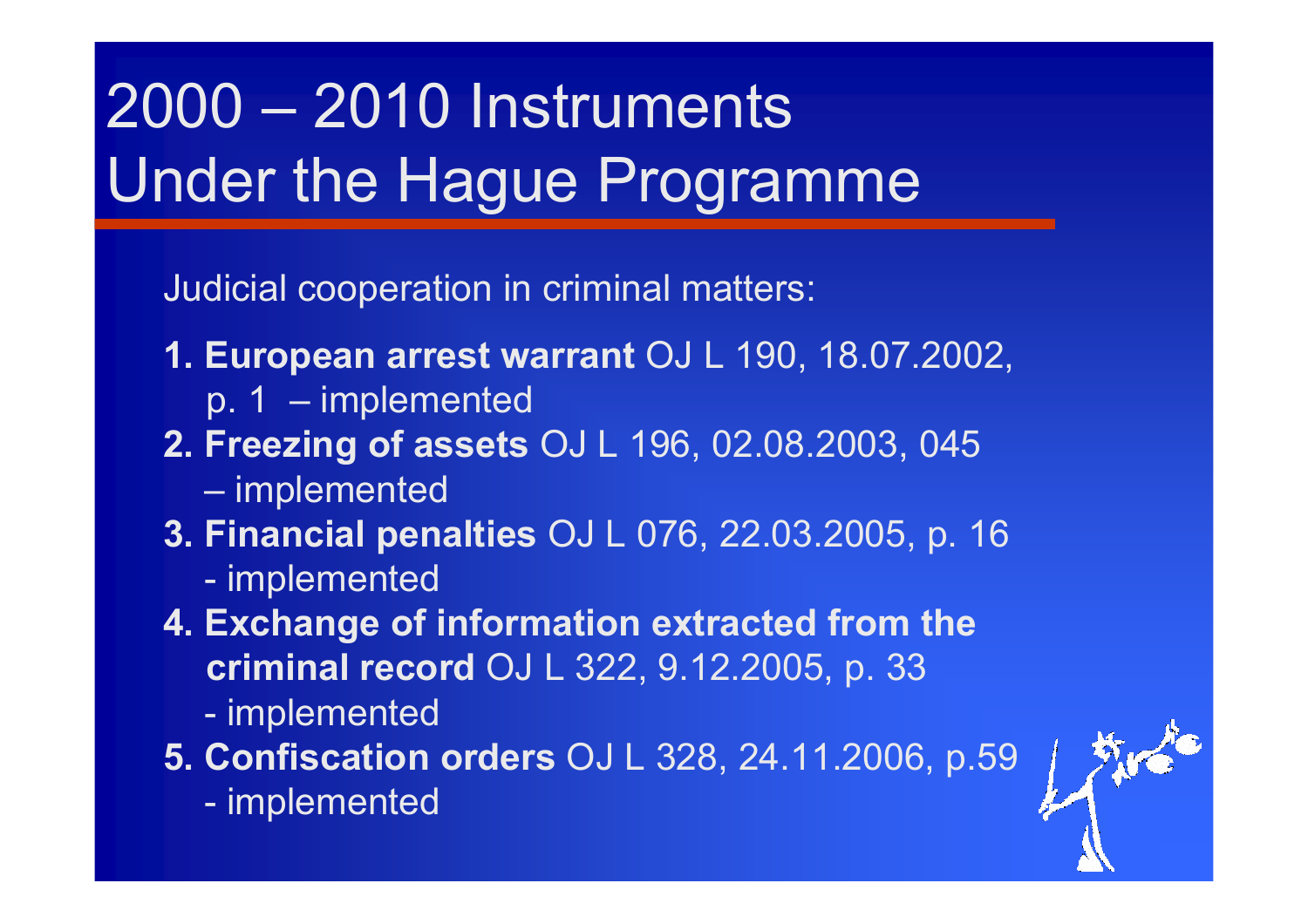## 2000 – 2010 Instruments Under the Hague Programme

**6. Taking account of convictions,**  OJ L 220, 15.08.2008, p. 32 - 2010 **7. Enforcement of custodial sentences,**  OJ L 327, 5.12.2008, p. 27- 2010 **8. Supervision of probation decisions and alternative sanctions** OJ L 337, 16.12.2008, p. 102 – 2010 **9. European evidence warrant**  OJ L 350, 30.12.2008, p. 72 - 2011 **10. In absentia judgments**  OJ L 81, 27.03.2009, p. 24 - 2011 **11. Supervision measures as an alternative to provisional detention** OJ L 294, 11.11.2009, p. 20 - 2012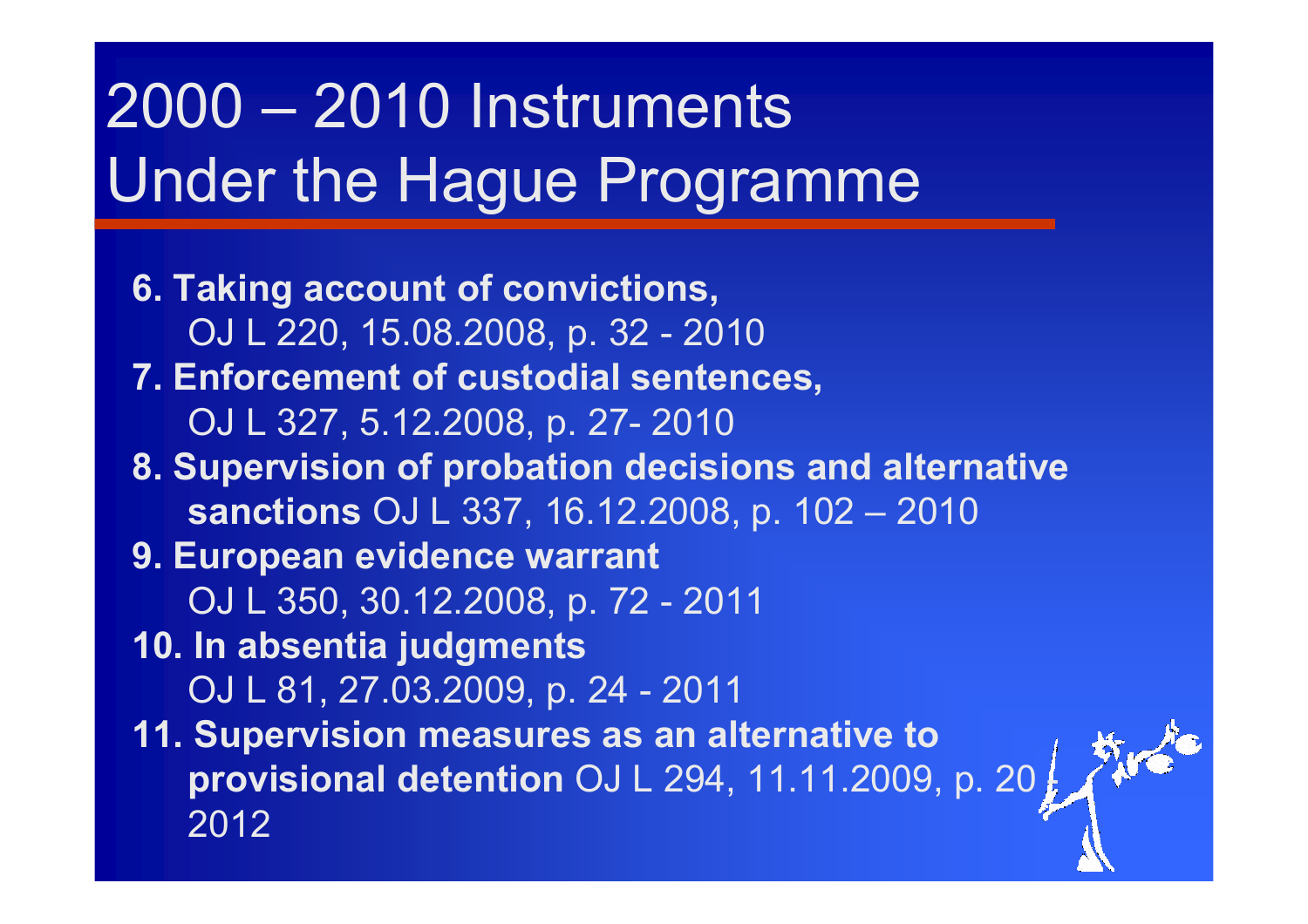### European Arrest Warrant

- • Council Framework Decision on the European Arrest Warrant and surrender procedures between Member States of 13th June 2002
- Framework Decisions are binding as to the effect to be achieved but leave the form and content to the Member State – Article 34 TEU
- • Implemented in the UK by Part I Extradition Act 2003
- • Only instrument to be fully adopted by all member states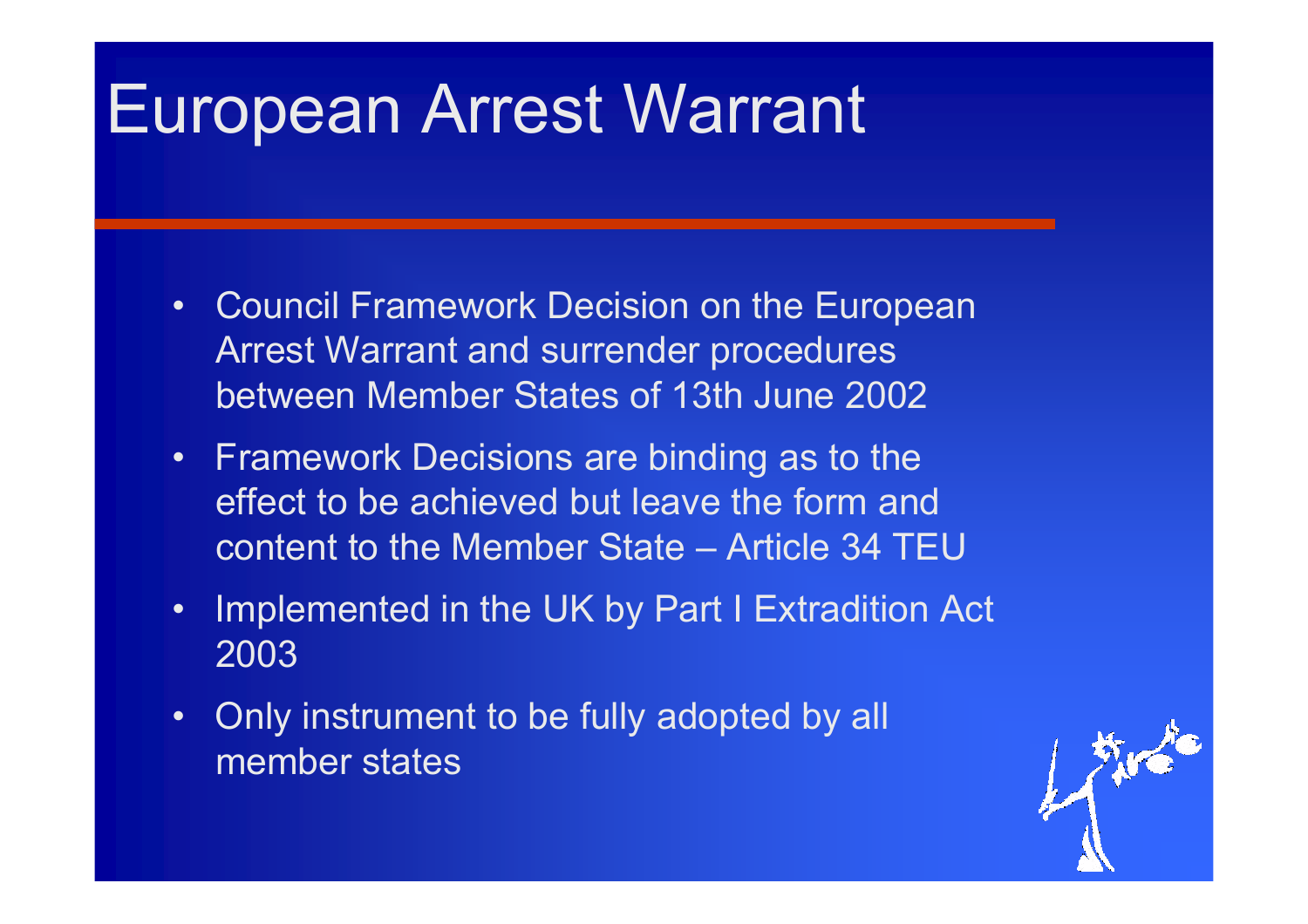### Problems identified by the **EAW** procedure

- The political landscape
- Virtually impossible to prevent a return to another member state on an EAW:
- Mutual trust and members of the ECHR
- Protection of defendants & compliance with Art 6 ECHR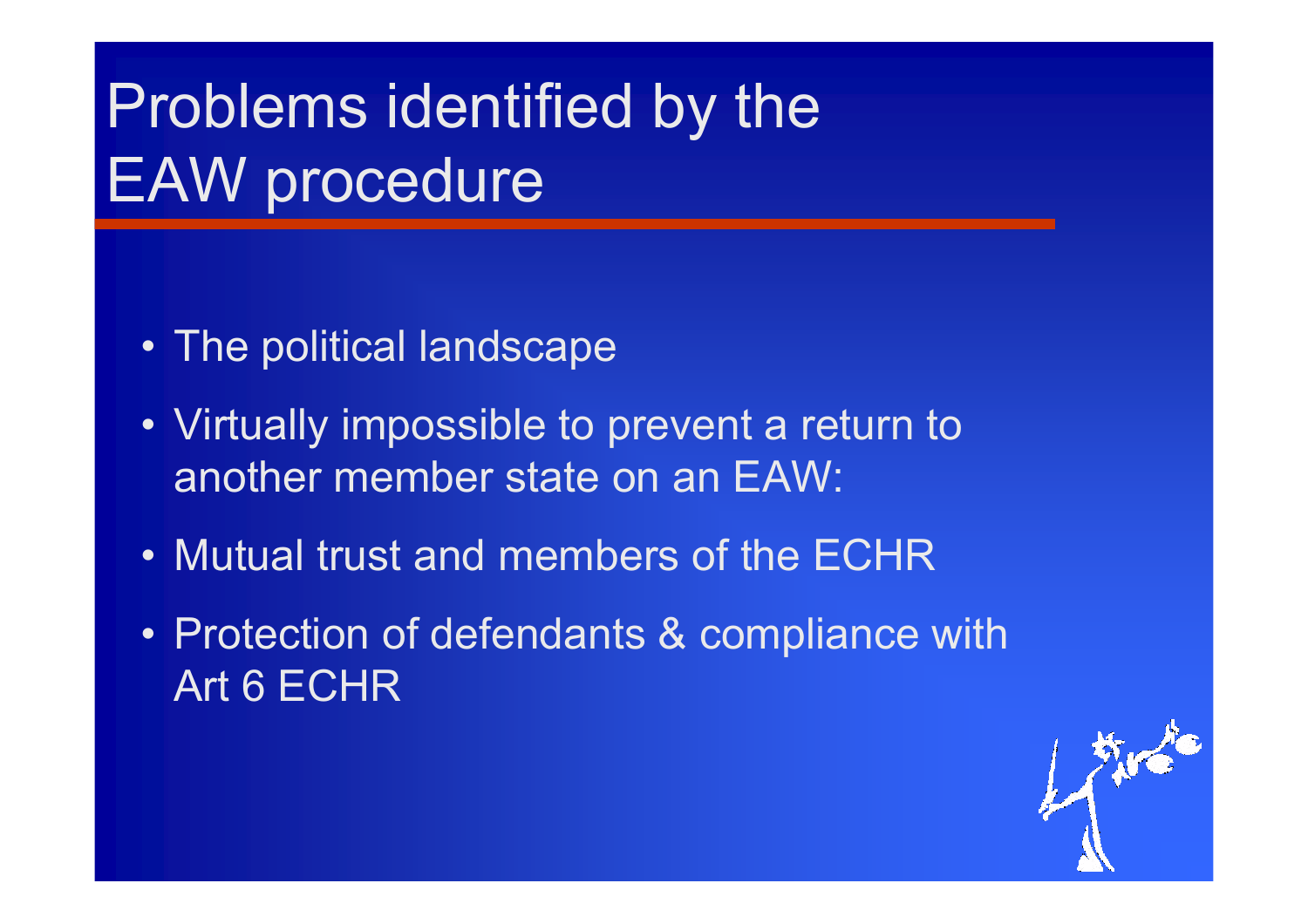### Law in place

#### • Art 6 TEU:

*The Union is founded on the principles of liberty, democracy, respect for human rights and fundamental freedoms and the rule of law;*

*The Union shall respect fundamental rights as guaranteed by the ECHR*

**▶ The Charter on Fundamental Rights** 

EU citizens can expect equivalent safeguards in criminal proceedings throughout the EU?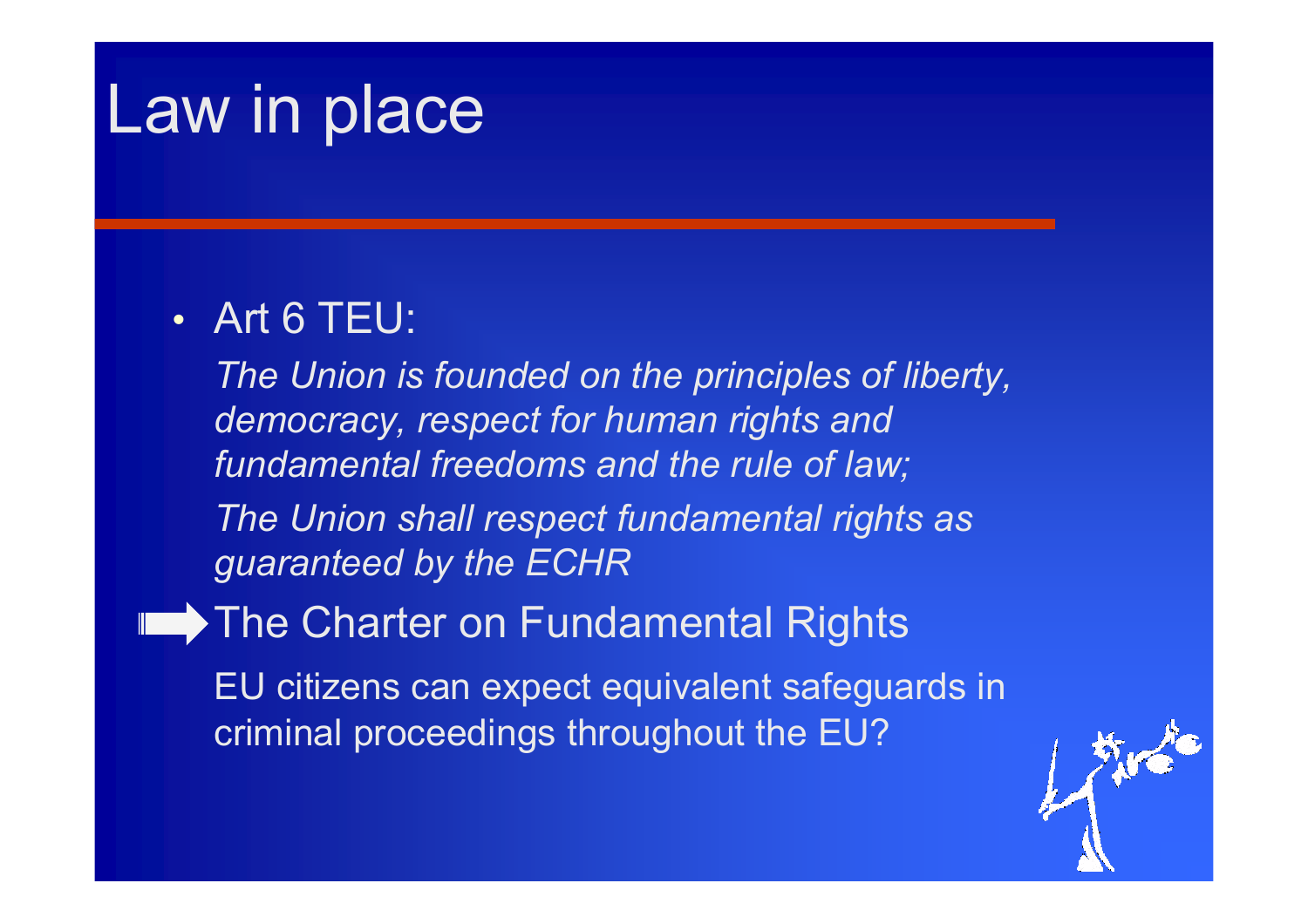# Need for protection at EU level

- Most recent study:
- *EU Procedural Rights in Criminal Proceedings,*
- T. Spronken and others, European Commission, (Maklu, 2009)
- Questionnaire sent to MoJs of the Member States
- Extent to which four fundamental rights guaranteed in formal legislation
- 1.The right to information
- 2.The right to legal advice
- 3.The right to legal assistance free of charge
- 4.The right to translation and interpretation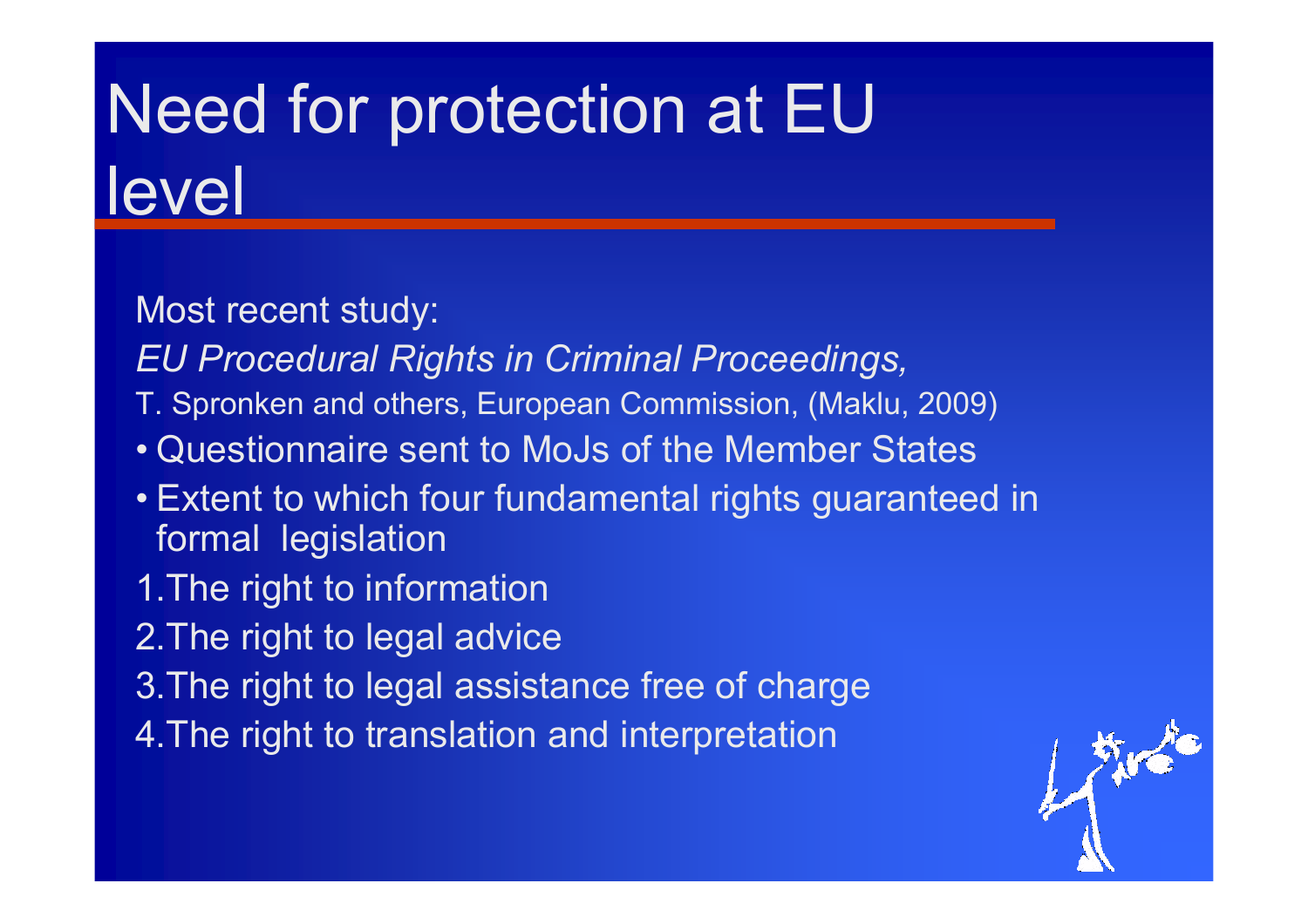# The Right to Information

### Nature and cause of the accusations:

- All accord the right
- 5 MS do not provide a *legal obligation* When?
- Stages vary throughout, e.g. BE within […] hours of arrest, EL promptly
- How?
- 7 letter of rights
- 9 in writing

17 – orally (of which, solely oral CY, DK, EL, IE, IT, LT, SK, SI)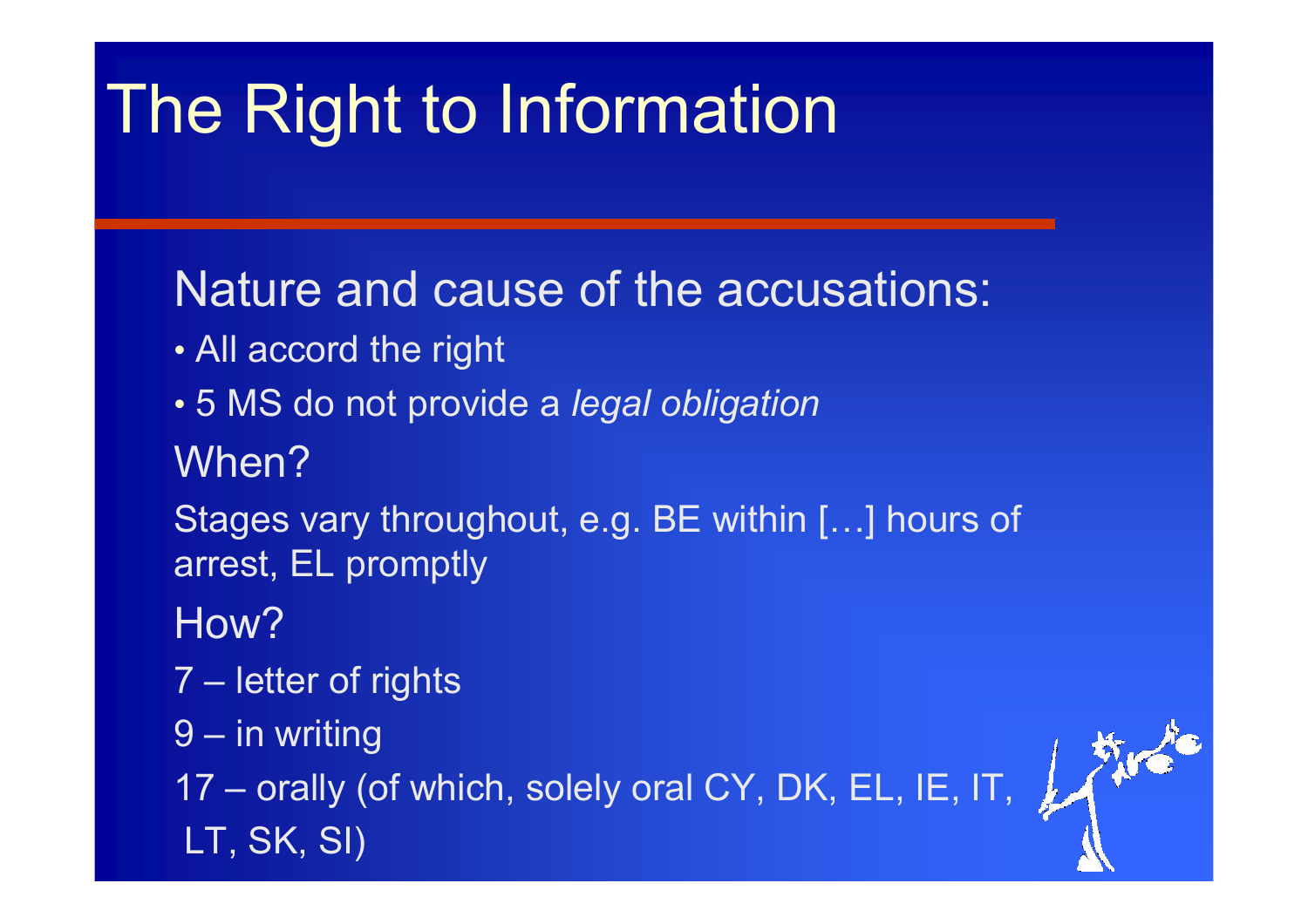## nformation about rights

Great differences in how MS inform suspects of their rights •Some in writing •10 in a 'letter of rights' (AU, CZ, E&W, IT, LT, LU, PO, LK, ES, SE) •Content and timing varies massively e.g. BE and FR - no ob. to inform of right to

silence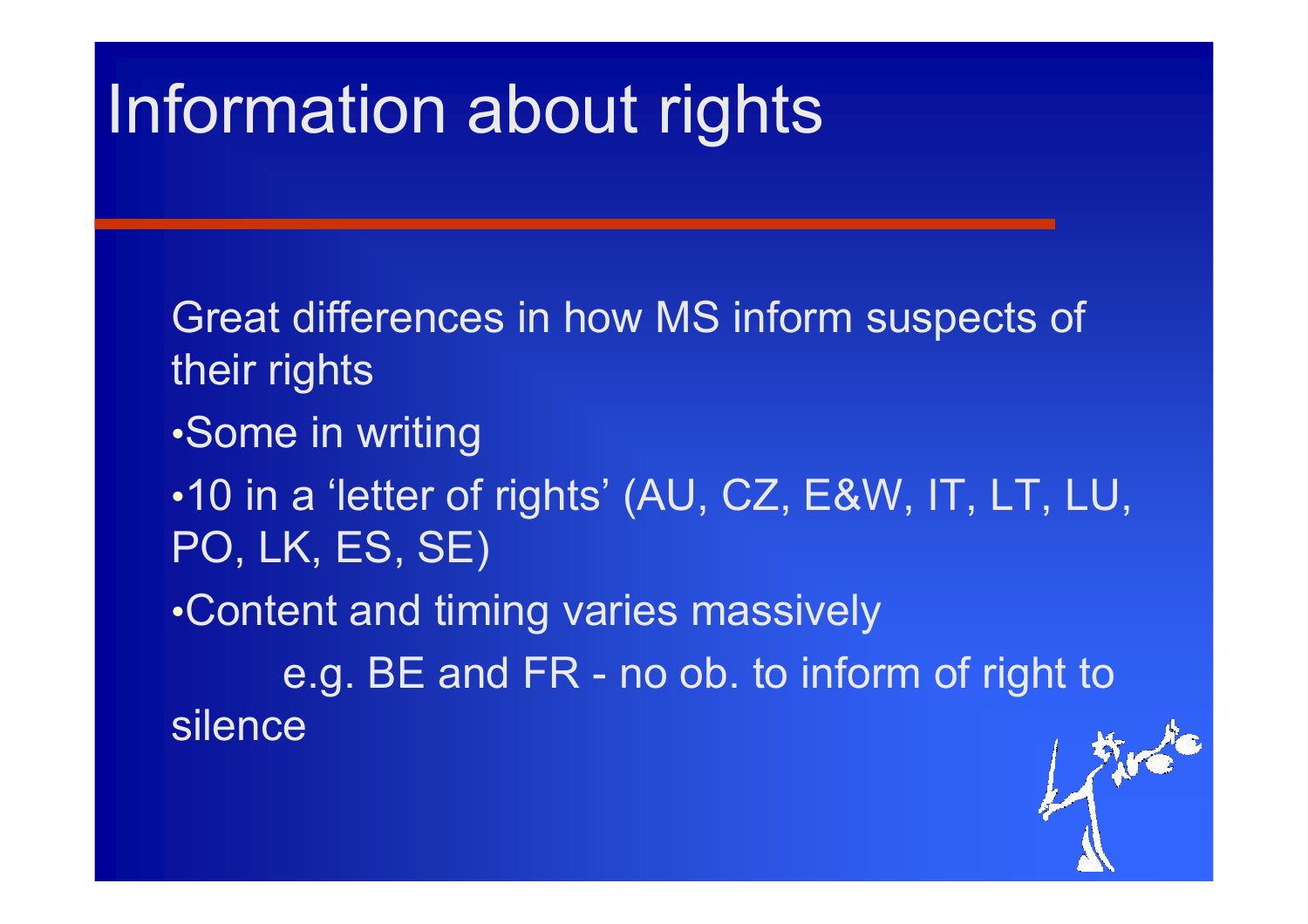## **Polish letter of rights**

**1.The suspect is entitled to:**

- **-provide explanations, refuse to provide explanations or answer questions without giving any reasons for not doing this (art. 175 §1 Code of Criminal Procedure);**
- **-put a motion to perform the actions within the inquiry or investigation, participate at the evidence gathering (art. 315 §1 and 2 CCP as well as art. 317 §1 and 2 and art. 325a §2 CCP). The suspect who is present at the evidence gathering has the right to provide explanations concerning each evidence (art. 175 §2 CCP);**
- **-have a defense counsel (art. 77 and art. 78 CCP);**
- **-demand to be questioned with participation of appointed defense council, whose absence does not stop the hearing (art. 301 CCP).**
- **-use the services of an interpreter free of charge if his command of the Polish language is insufficient (art. 72 §1 CCP);**

**-apply or agree for application by the injured party regarding submission of the case to the reliable institution or person for the purpose of mediations (art. 23a §1 CCP);**

**-demand, before he/she is given notice of the date on which he/she can examine the files of the inquiry or investigation, that he should be given an oral presentation of the grounds for charges as well as reasons for them prepared in writing. The reasons for the decision on the charges are served upon the suspect and his/her defence counsel within 14 days (art. 313 §3 and art. 325a §2 CCP);"**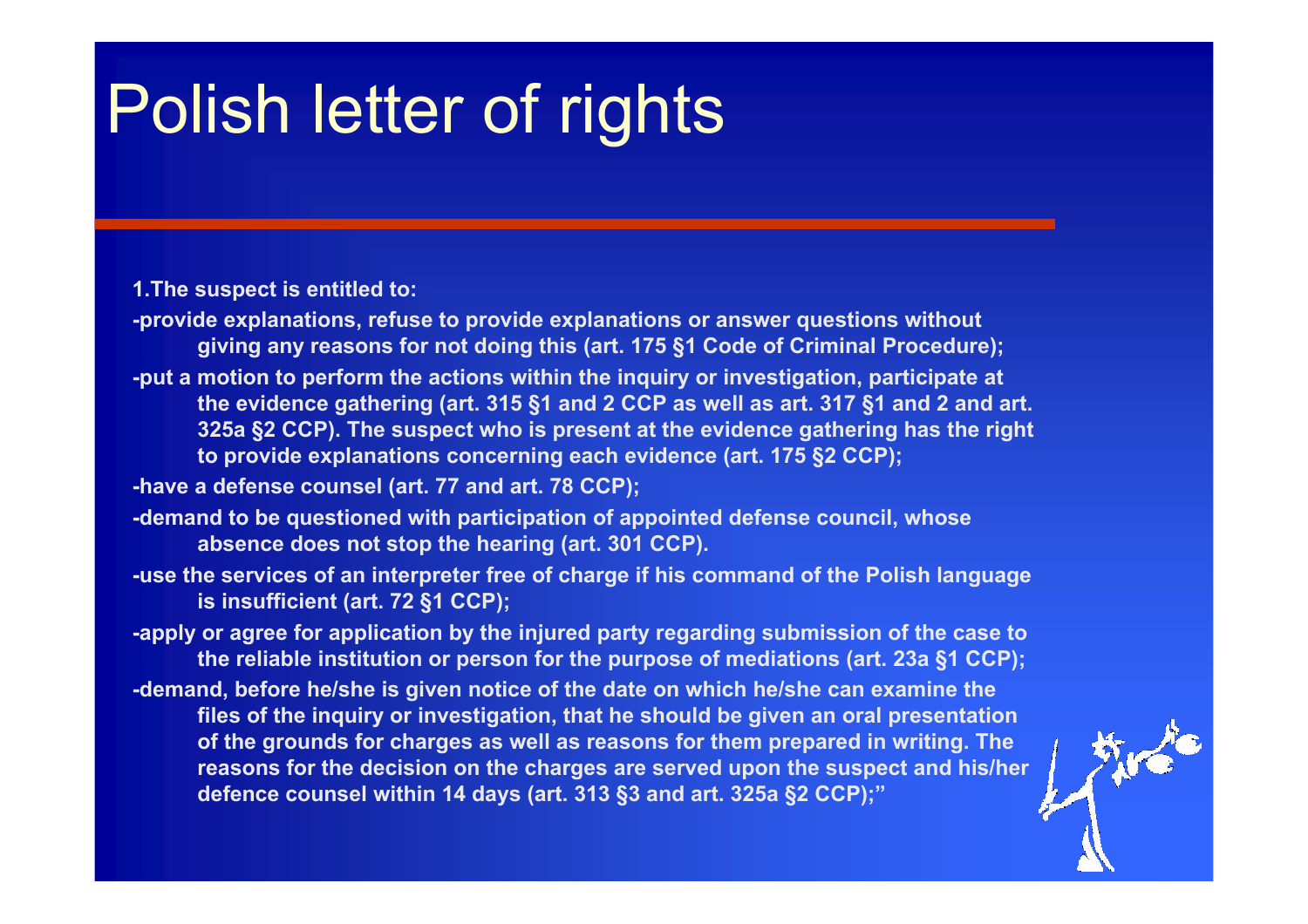# England and Wales Letter of Rights



The Law Society of England and Wales

**The following rights and entitlements are guaranteed to you under the law in England and Wales and comply with the European Convention on Human Rights.** 

#### **Remember your rights:**

1. Tell the police if you want a solicitor to help you while you are at the police station. It is free.

2.Tell the police if you want someone to be told that you are at the police station. It is free.

3. Tell the police if you want to look at their rule-book called the Codes of Practice.

You will find more details about these rights inside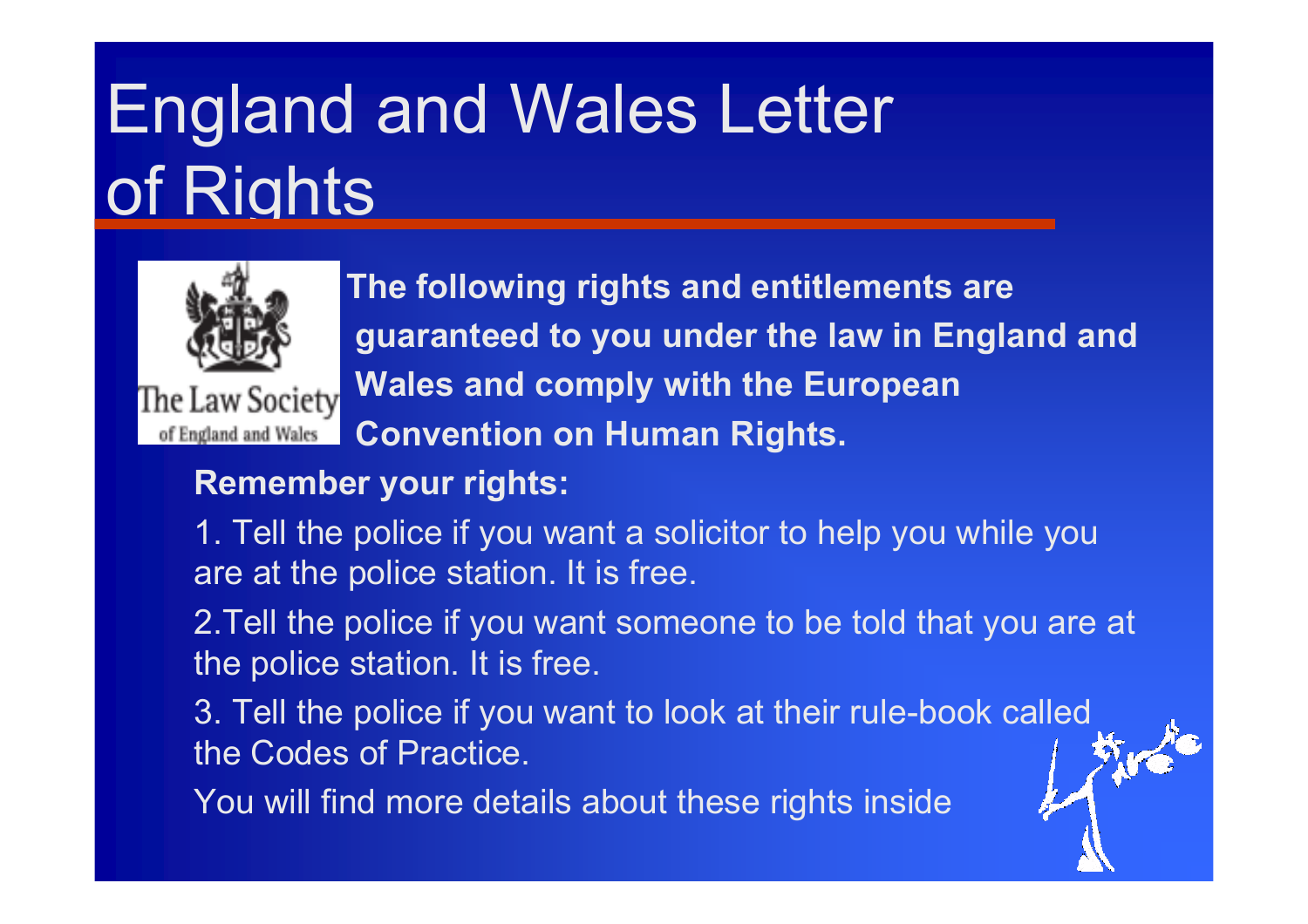### The Right to Legal Assistance

- • Time, method and amount of access varies considerably
- •Right to *contact* lawyer after arrest in all MS
- •• In 17 MS, immediately. Others varying later stages e.g. BE 24 hours later when taken before investigating judge
- *No consultation before interview* in BE, EL, LV, NL
- • *No lawyer present in interview* in BE, FR, IE, SC, NL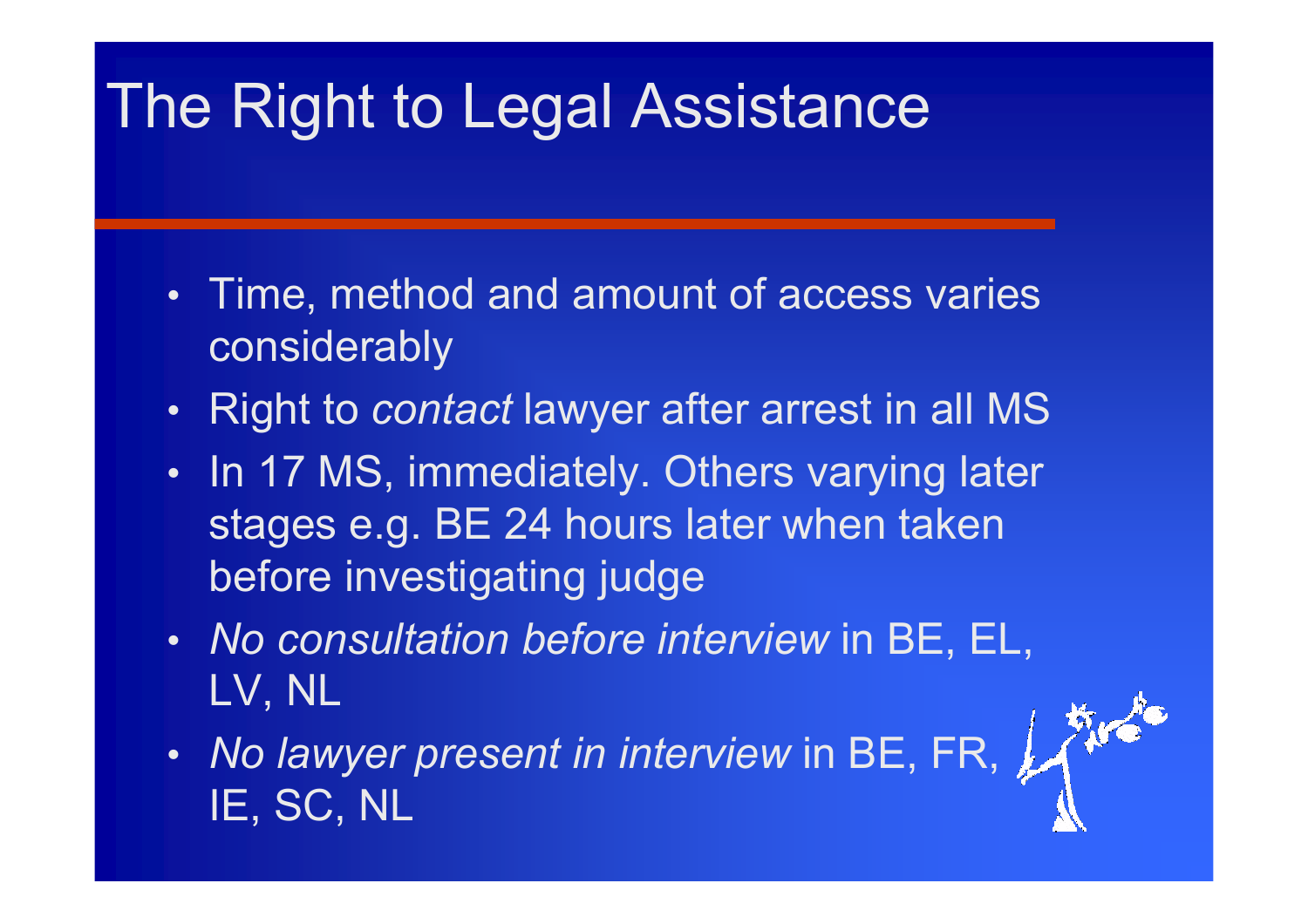### Recording of interviews

#### Audio recording

- Sometimes*–* 20
- Never *–*CY, FR, EL, IE, IT, LU
- •• Only E & W always audio recording

### Video

- •Always IE
- $\bullet$ • Never – CY, DE, EL, IT, LU, RO

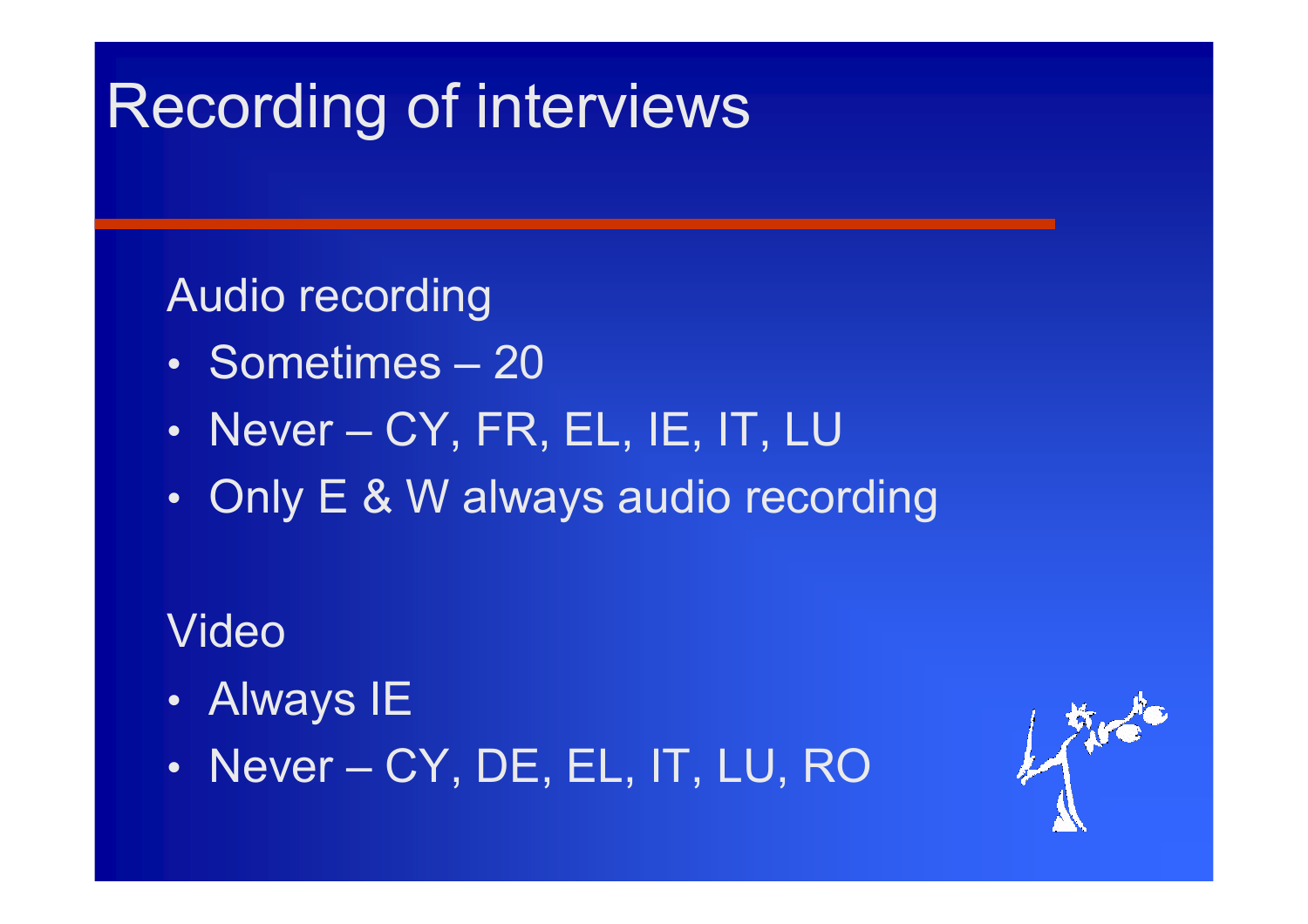### Legal Aid

- • All MS provide right to legal assistance (partially) free of charge *except* DE
- Merits test as to whether in interests of justice – 15 MS
- Means test 20 MS
- • Enormous difference in money available:  $\epsilon$  per inhabitant:
	- IE = 13.10; UK = 8.51; FR = 1.60;  $ES = 0.67$ ; RO = 0.16

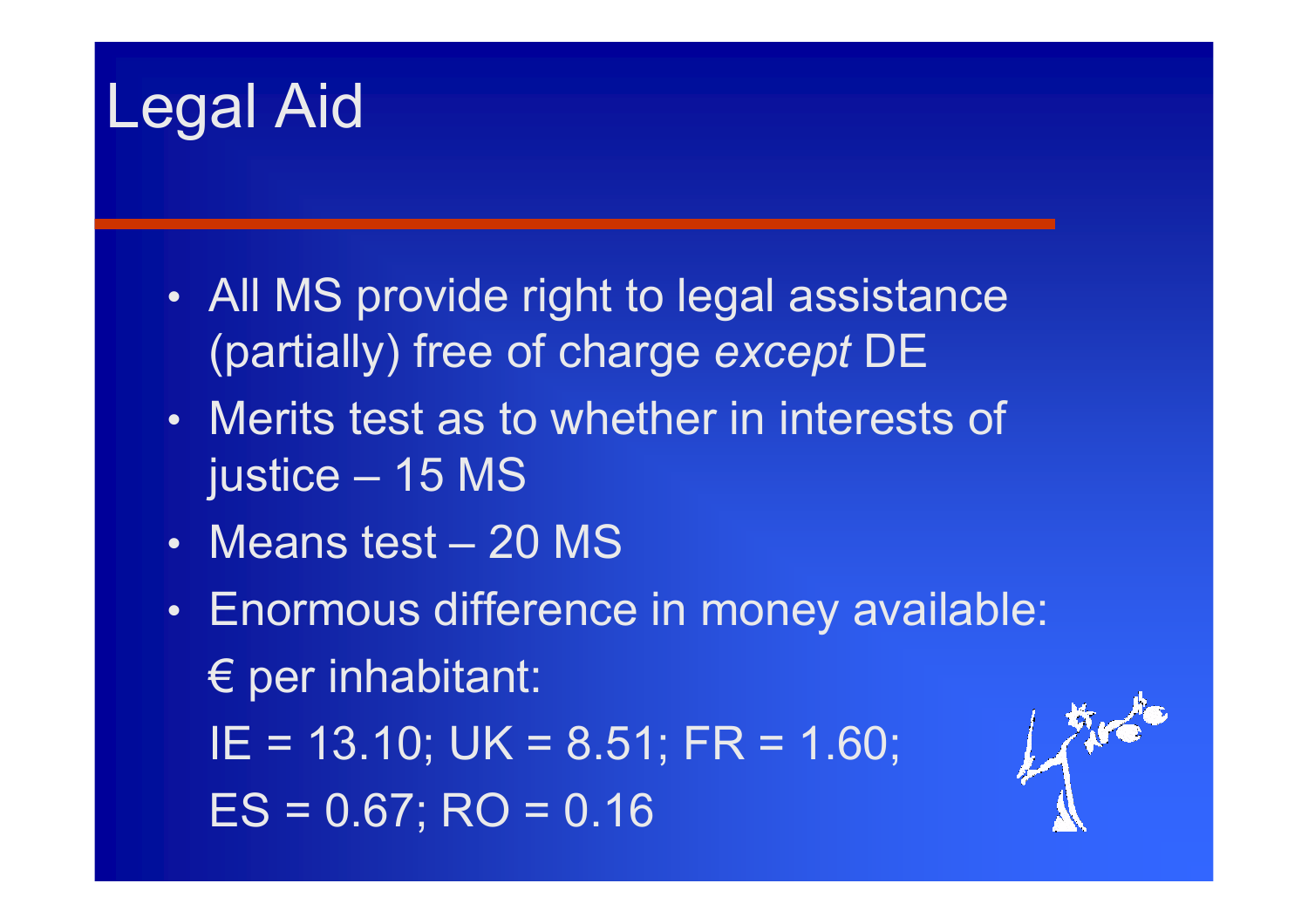### nterpretation and Translation

- •23 official languages in the EU
- •Regional and indigenous languages
- •Third country languages of migrants

Портал на Европейския съюз Portál Evropské unie Internetportalen til EU Das Portal der Europäischen Union Euroopa Liidu portaal Η δικτυακή πύλη της Ευρωπαϊκής Ένωσης Gateway to the European Union El portal de la Unión Europea Le portail de l'Union européenne Tairseach an Aontais Eorpaigh Il portale dell'Unione <u>europea</u> Eiropas Savienības portāls Europos Sąjungos portalas<sub>.</sub> Az Európai Unió portálja II-portal tal-Unjoni Ewropea De portaalsite van<br>de Europese Unie Portal Unii Europejskiej O portal da União<br>Europeia Portalul Uniunii Europene<br>tál Európeia (Portalul Uniunii Europene de Europese Unie Portal Unii Europejskiej O portal da União Europeia Portalul Uniunii Europene Portál Európskej únie Portal Evropske unije Euroopan unionin portaali EU:s webbportal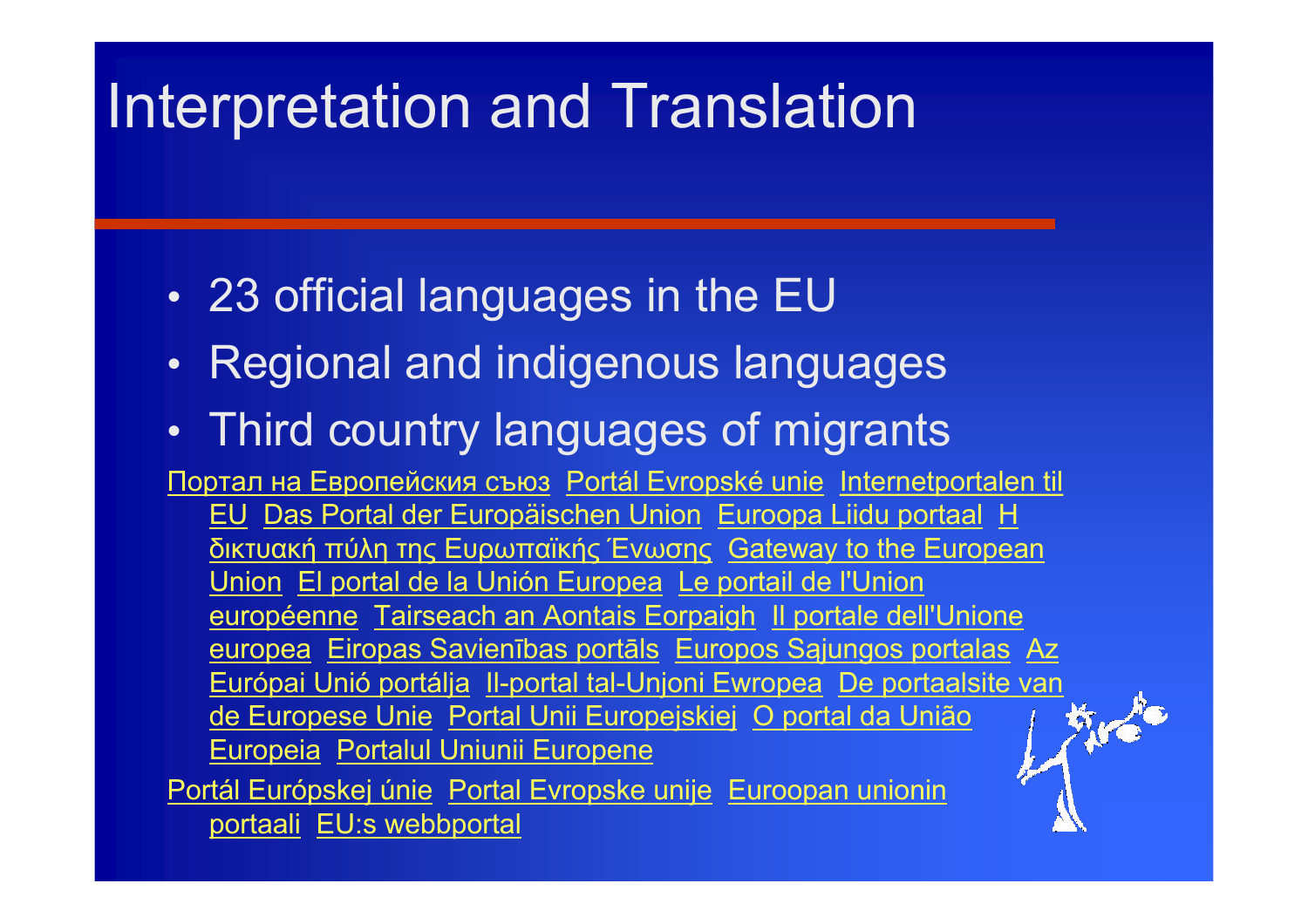### nterpretation and Translation

- •• No written translation – AT, BG, FR, LV, **PT**
- •What? Varies massively
- •• In all MS an interpreter will be present at police interview and court
- • No established procedure to ascertain if interpreter required in *17 MS*
- $\bullet$ • No interpreter for consultation with lawyer in BE, BG, FR, HU, LV.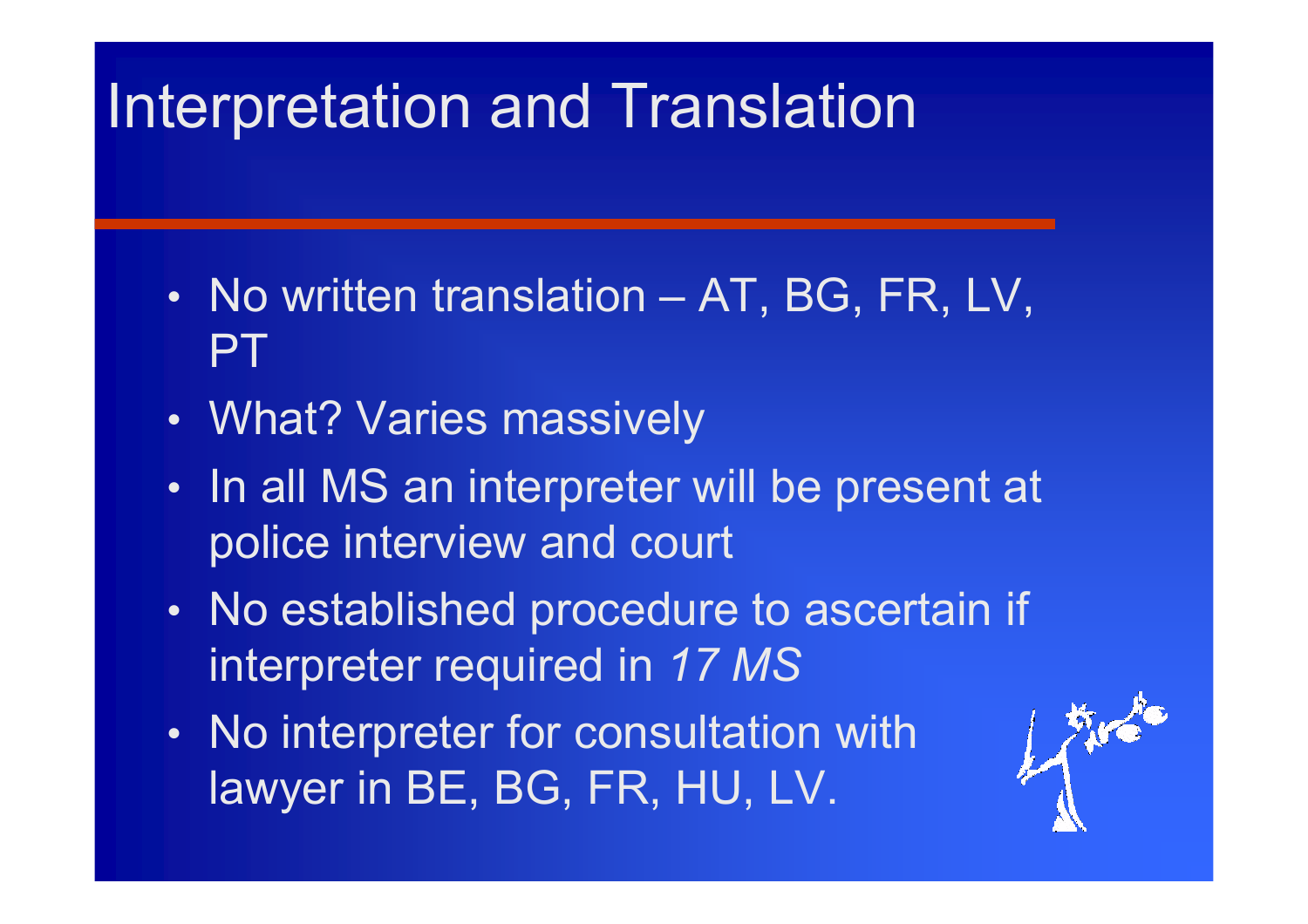## Effective Criminal Defence Rights in the EU

- •• How do the rights asserted by the MS above operate in practice?
- • JUSTICE, OSJI, University of Maastricht, University of West England
- •3 year project
- • 9 countries – E&W, BE, DE, FI, FR, HU, IT, PO, Turkey

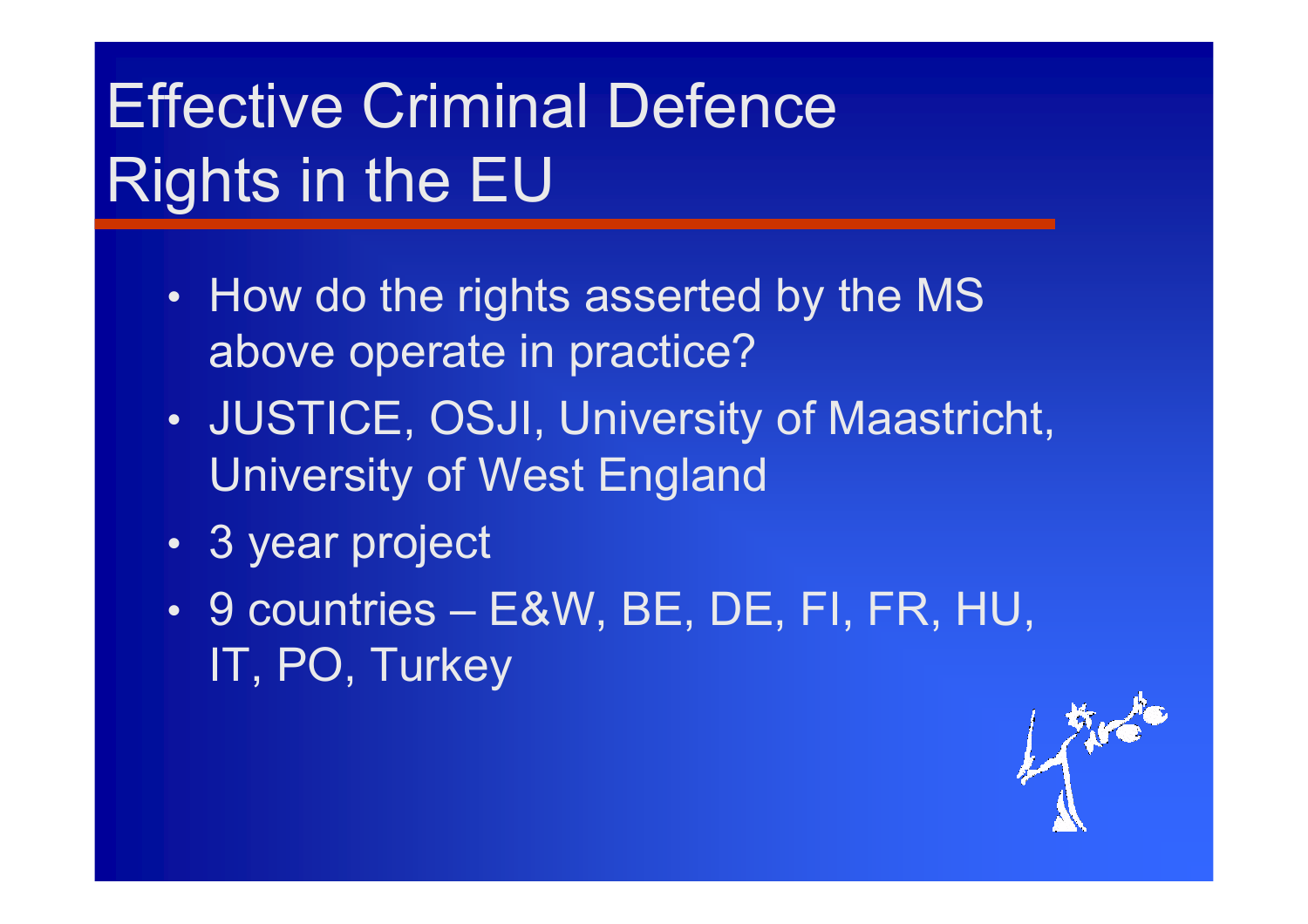## Effective Criminal Defence Rights in the EU

- Right to Information about charge BE – No right until become a defendant
- FI Must be informed on arrest, but are problems with the provision of adequate information
- PO access to case file is in the discretion of the judge
- Turkey entitled to prompt notice but honoured more in breach

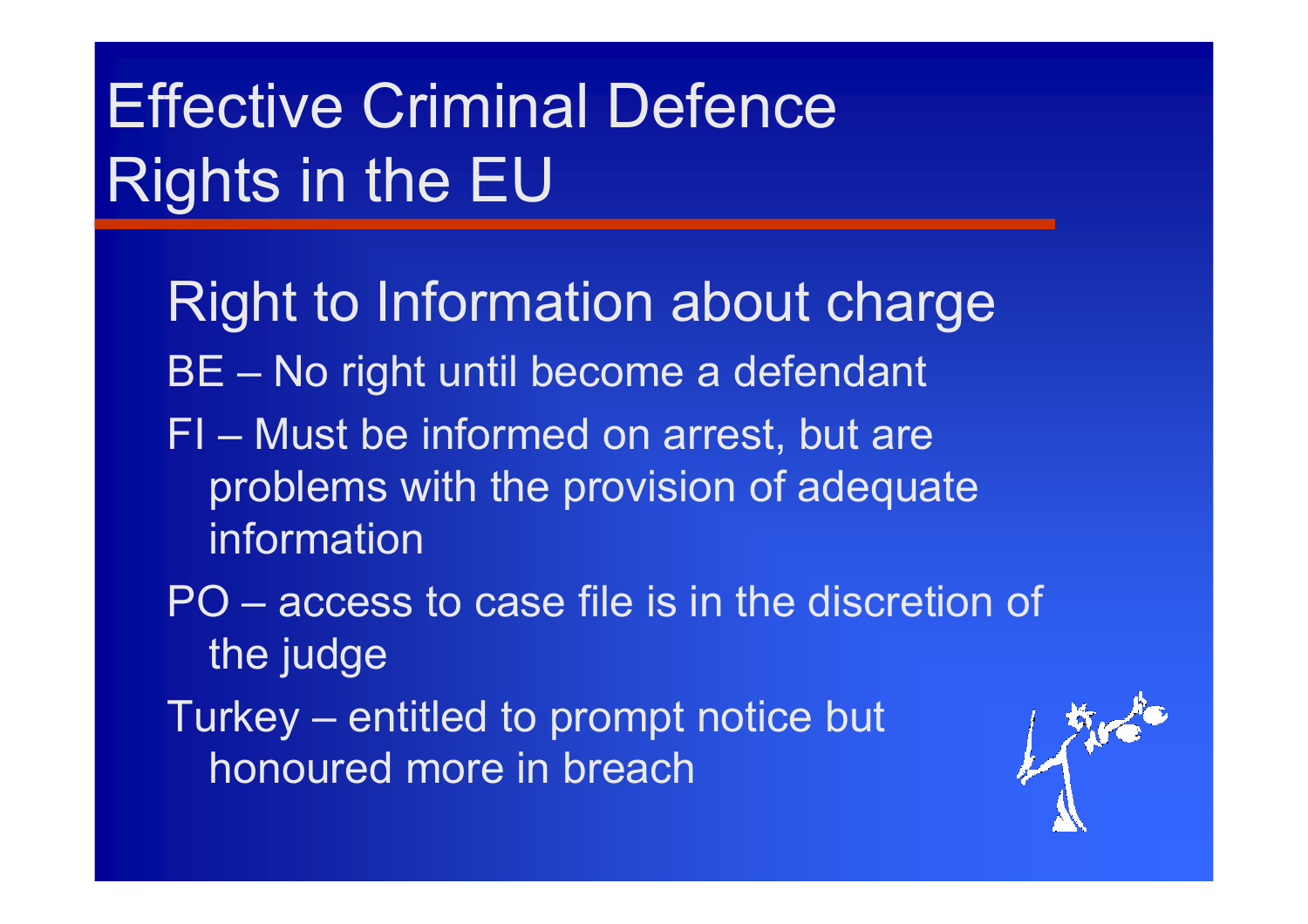## **Effective Criminal Defence** Rights in the EU

- Information about Defence Rights
- FI information provided orally. Written notice currently under consideration
- DE common for suspects to be encouraged not to request lawyer
- HU information on right to silence avoided by questioning as a 'witness', Notice of rights not provided until indictment, access depends on judge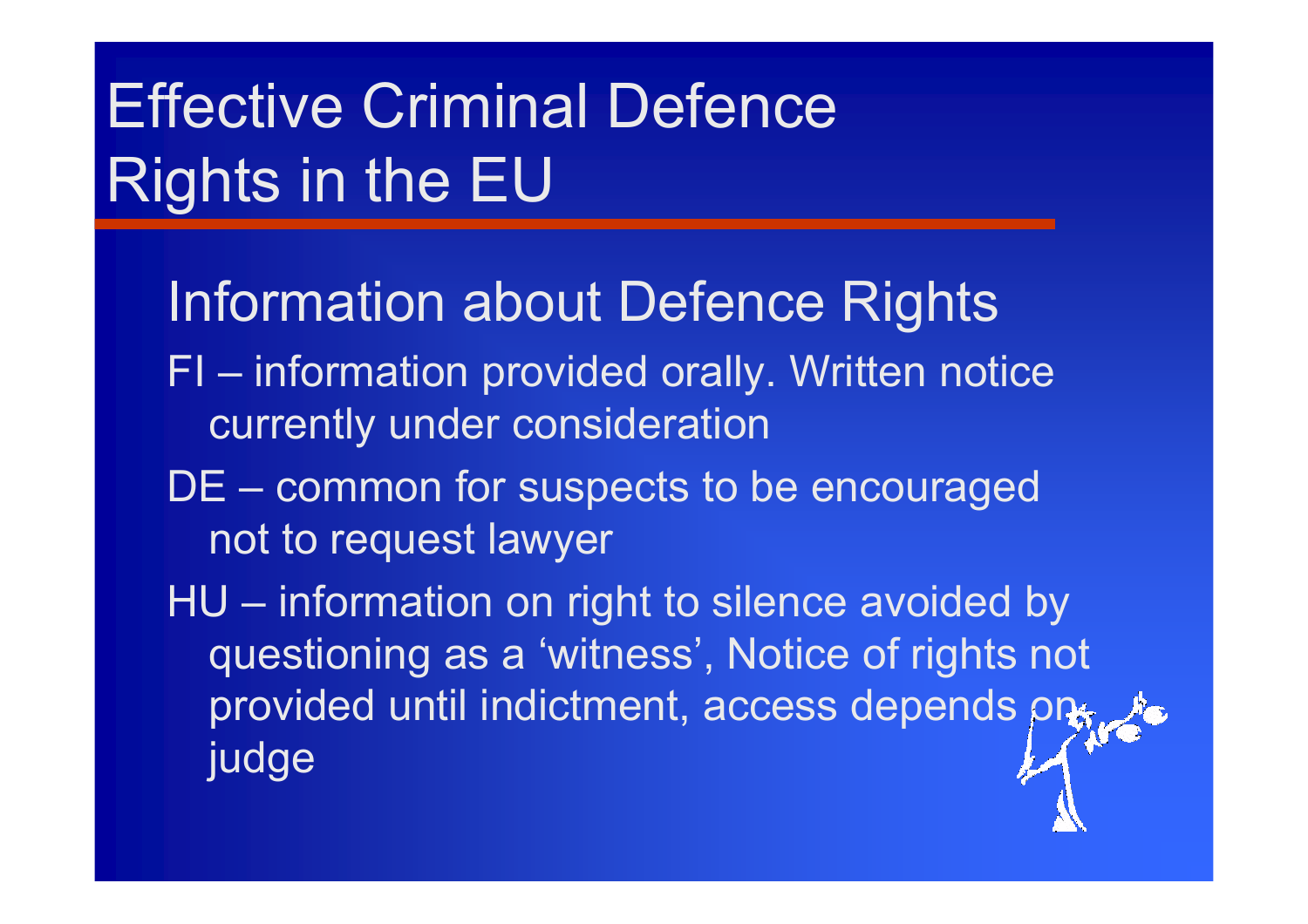## Effective Criminal Defence Rights in the EU

### Right to legal advice

BE – Consideration of extending 24hrs w/o access to lawyer to 48hrs. No minimum quality standards for lawyers and concerns about standards

FI – representative need not be a lawyer. Lawyers need not belong to Bar Assoc – 'wild lawyers'

Turkey – Istanbul Bar boycotting. Disappointing standards of representation.

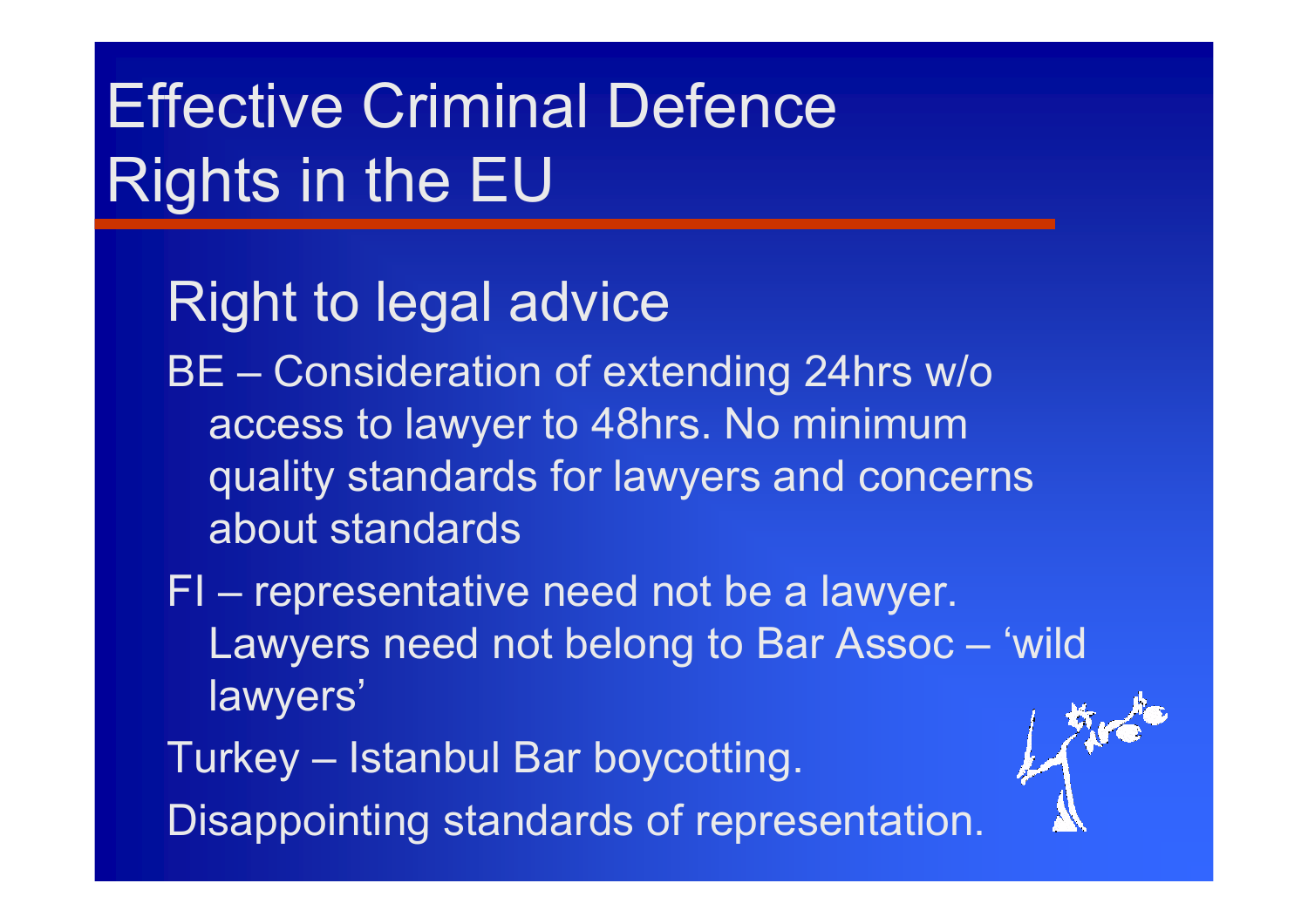### Effective Criminal Defence Rights in the EU

- Interpretation and Translation
- BE 3 hours on legal aid. No regulation of service
- HU Often insufficiently skilled, no formal qualification system. Only decisions and official documents of court translated
- IT assessment by court for need. Must be competent and independent interpreter. All docs (save judgment) must be translated. PO – in practice good, but remuneration low

外心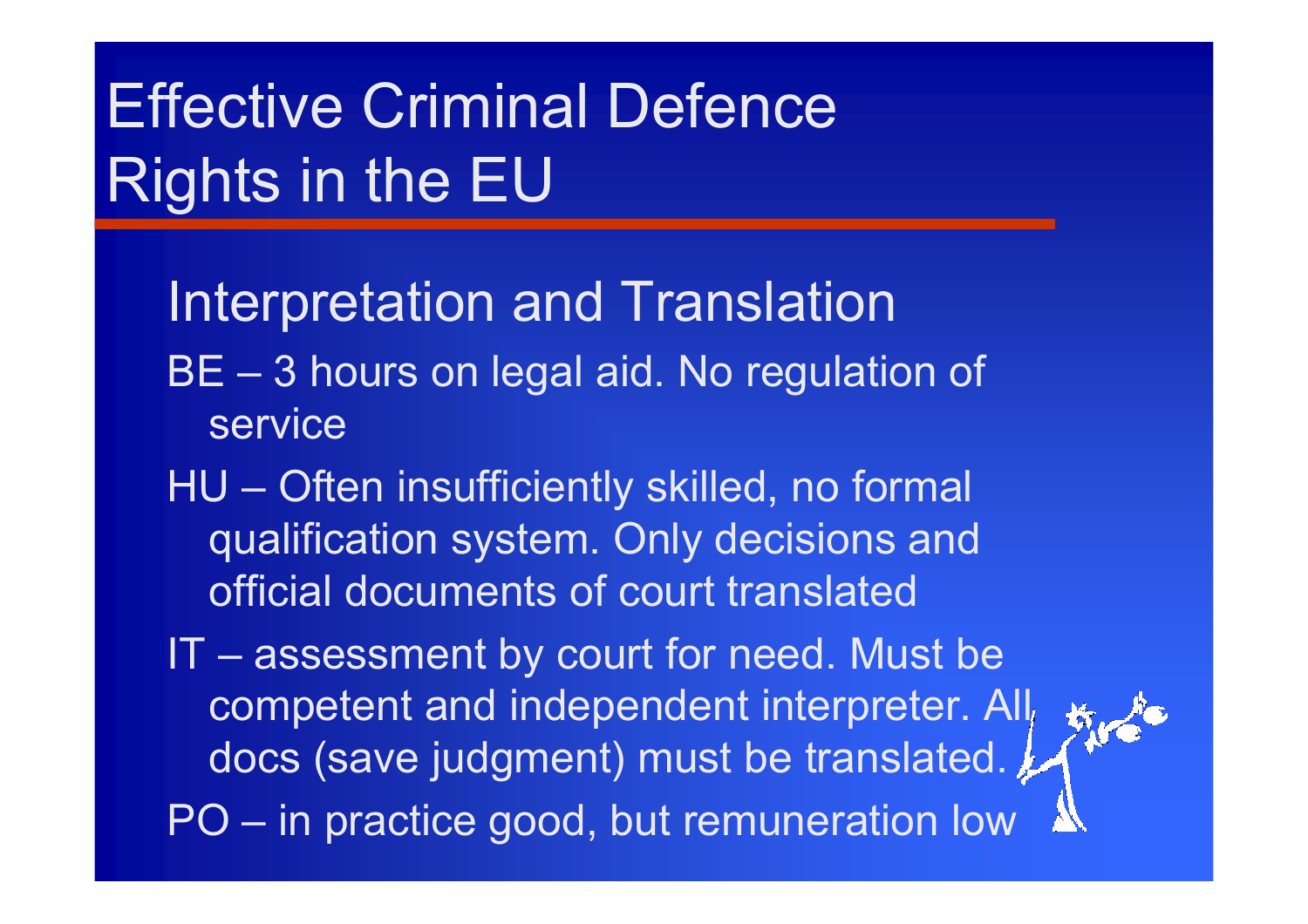### Approaches to Defence Rights

- • Numerous studies on differences in Member States' provision for defendants.
- $\bullet$  JUSTICE and other organisation called for a instrument on defence safeguards in 2002
- $\bullet$  European Commission Green Paper in 2003 on protecting certain procedural rights
- $\bullet$ Proposal for framework decision 2004
- $\bullet$  Stuck in legislative process for three years before being shelved
- 2009 Swedish Presidency put back on agenda

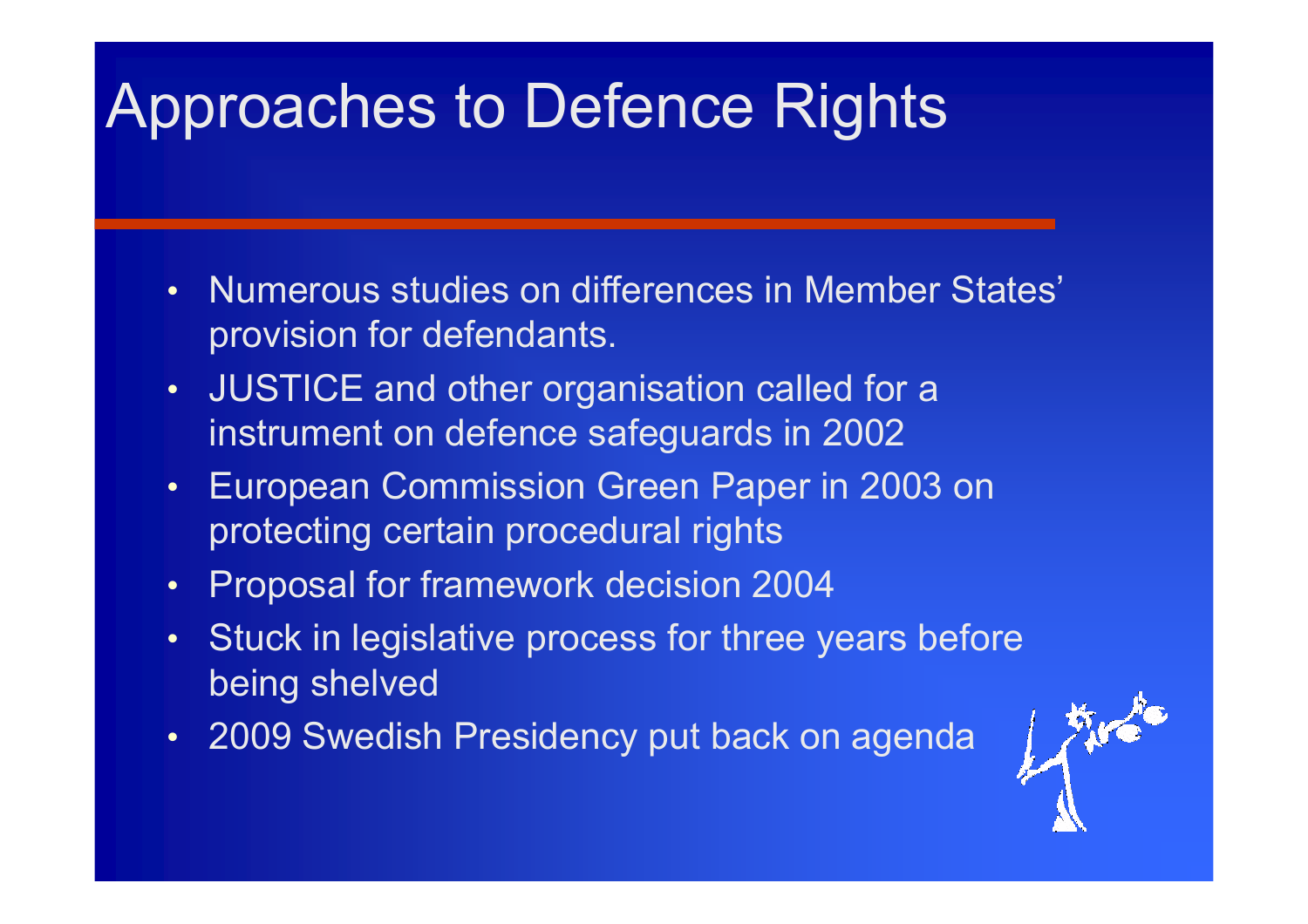### Swedish Presidency of the EU

Swedish Presidency produced a Roadmap:

**Resolution of the Council of 30 November 2009 on a Roadmap for strengthening procedural rights of suspected or accused persons in criminal proceedings,** *OJ C 295, 4.12.2009, p. 1*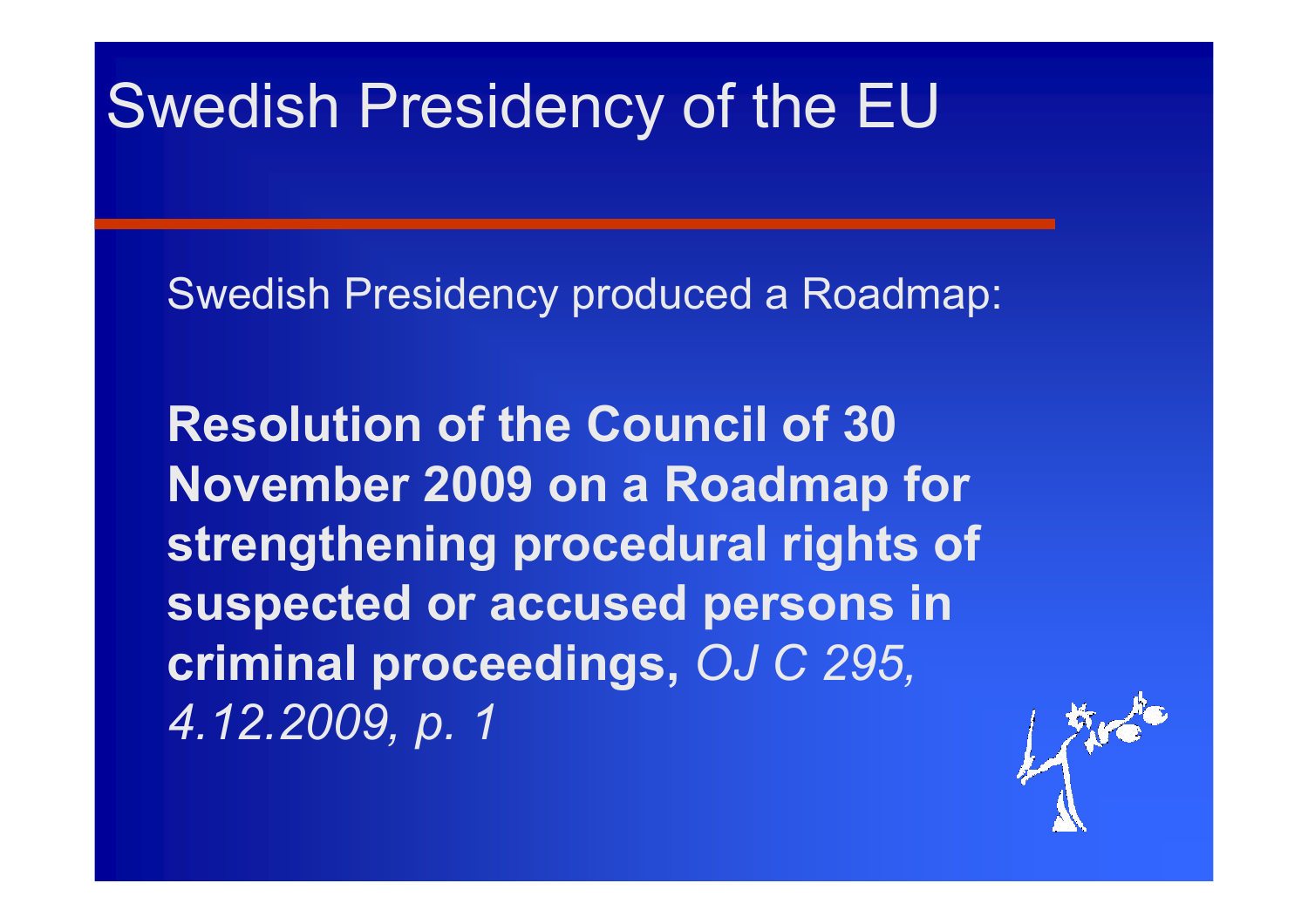## Roadmap

Measure A: Translation and Interpretation Measure B: Information on Rights and Information about the Charges Measure C: Legal Advice and Legal Aid Measure D: Communication with Relatives, Employers and Consular Authorities Measure E: Special Safeguards for Suspected or Accused Persons who are Vulnerable Measure F: A Green Paper on Pre-Trial Detention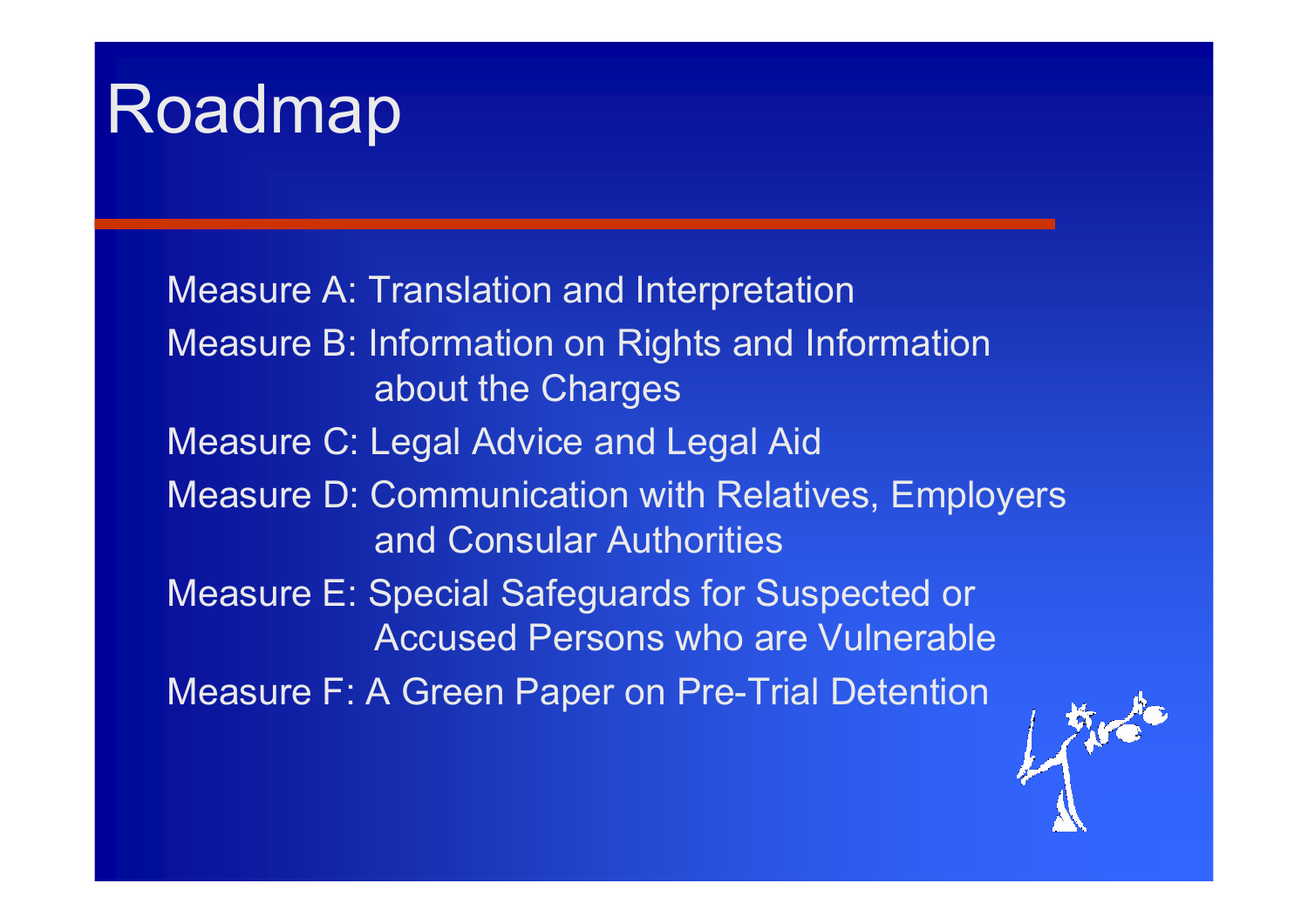## Post Lisbon Treaty

- •Defence rights get a mention
- The EU will accede to the ECHR
- • The Charter will become binding (but UK has opt out
- • The UK can *opt in* to new Justice measures
- $\bullet$ • In 5 years all adopted measures will become binding under new procedure  $-\frac{1}{2}$ UK can choose not to take part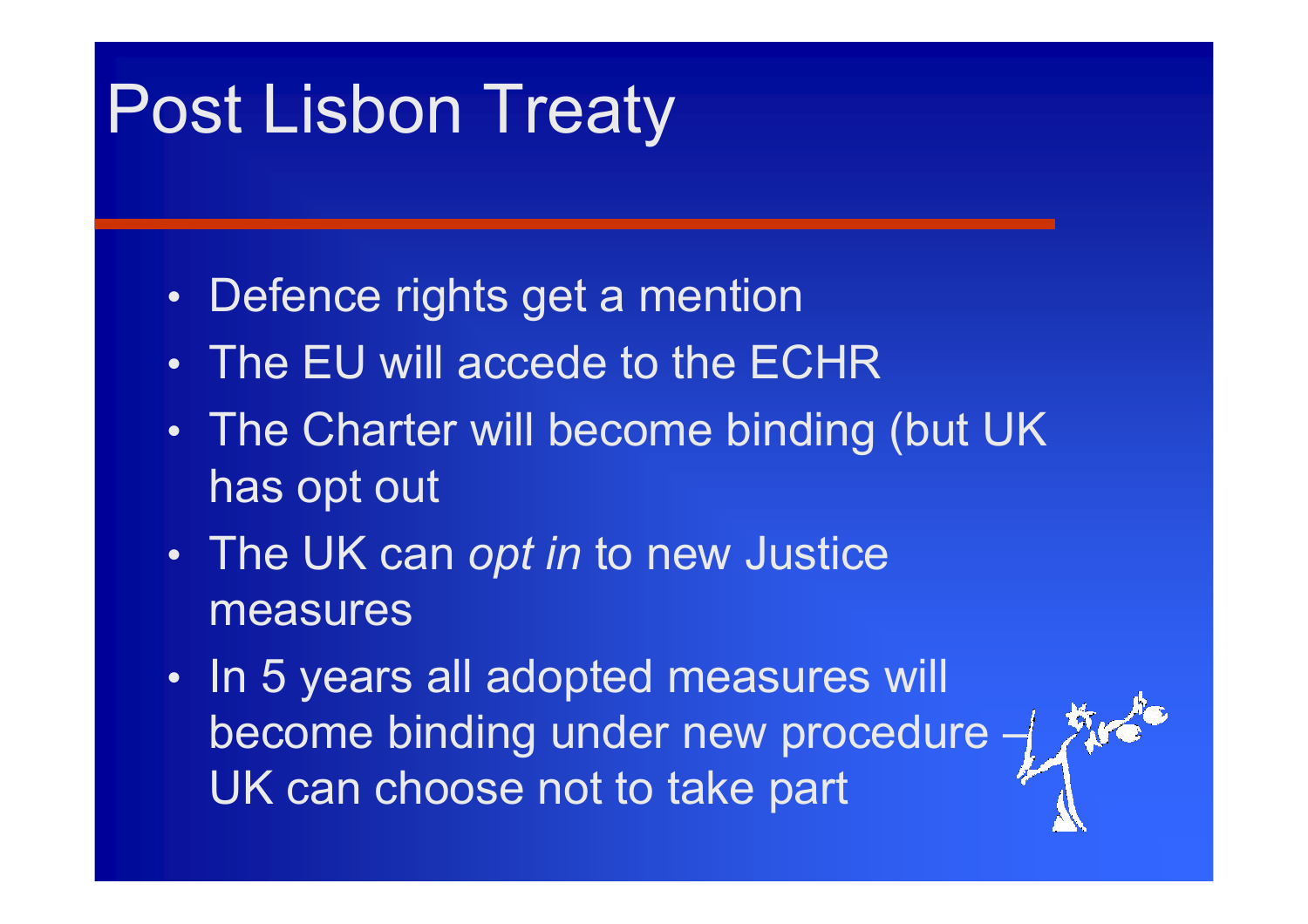### Proposal for a Directive on nterpretation and Translation

- •July 2009 Proposal
- •Not adopted pre-Lisbon
- •December MS Initiative for a Directive
- •• March Proposal for Directive from the Commission
- $\bullet$ Waiting for European Parliament